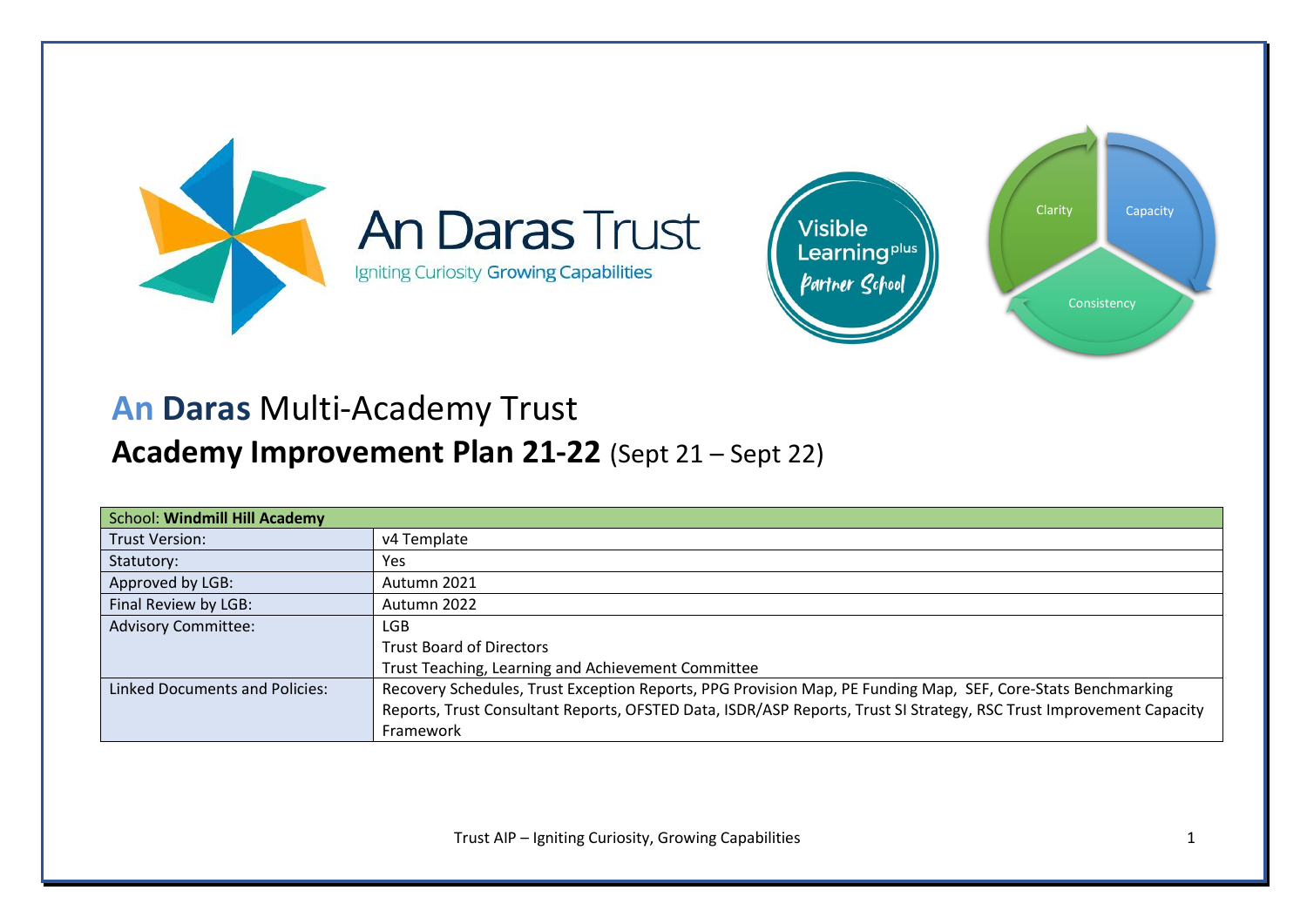## **A. Improvement – Trust Model Synopsis**

- **Our strategy model** is structured around establishing sustainable improvement "building blocks" of **capacity**, **consistency a**nd **clarity** in school operations delivered through interlinked improvement strategies informed by Trust, local and national school **contexts.** We define these essential building blocks as;
	- ✓ **Capacity** *– the ability to design, deliver and lead change within an agreed strategic vision*
	- ✓ **Consistency** *– the ability to standardise systems, process, protocols and standards to*
	- ✓ **Clarity** *– the rigorous application of school improvement models, CPD programmes and*
	- ✓ **Context** *– the identification of Trust and local priorities which deliver gain and value added for stakeholders*
- This annual AIP document exemplifies the Trust's approach to delivery of school improvement "building blocks" which lead into five overall Trust prime improvement areas - *Vision and Culture, People and Leadership, Curriculum and Assessment, Teaching and Learning, Governance and Accountability.*
- **Trust self-assessment system** (see Trust Risk Register/Capacity framework Tool) used to risk manage the latest achievement/context of a Trust on an annual basis. Levels of support, resource deployment and challenge will then be decided by the Trust Board. Schools will continue to be reviewed against the following criteria;

| Seriously underperforming school    | The need is for rescue or recovery: rapid control, arrest of decline, assessment of priorities, firm action, injection of systems |  |  |  |  |  |
|-------------------------------------|-----------------------------------------------------------------------------------------------------------------------------------|--|--|--|--|--|
|                                     | and staff, critical decisions sand modelling what is needed                                                                       |  |  |  |  |  |
| School that requires improvement to | A school requiring reinforcements: building capacity, harnessing good practice and improving that which is not, developing        |  |  |  |  |  |
| be judged good                      | and empowering staff, ensuring consistency, raising aspirations, designing and implementing a strategy for creating a school      |  |  |  |  |  |
|                                     | that is good or better                                                                                                            |  |  |  |  |  |
| <b>Good to outstanding</b>          | The need for refinement: ensuring that all teaching and learning is good and that an increasingly high proportion is              |  |  |  |  |  |
|                                     | outstanding, refining monitoring and evaluation, ensuring the needs of every pupil are met, growing leaders, reducing             |  |  |  |  |  |
|                                     | achievement gaps and maximising progress and outcomes                                                                             |  |  |  |  |  |
| <b>Sustaining excellence</b>        | A school requiring renewal: not simply sustaining outstanding practice but building on it, innovating, fine tuning and            |  |  |  |  |  |
|                                     | spreading the schools influence more widely                                                                                       |  |  |  |  |  |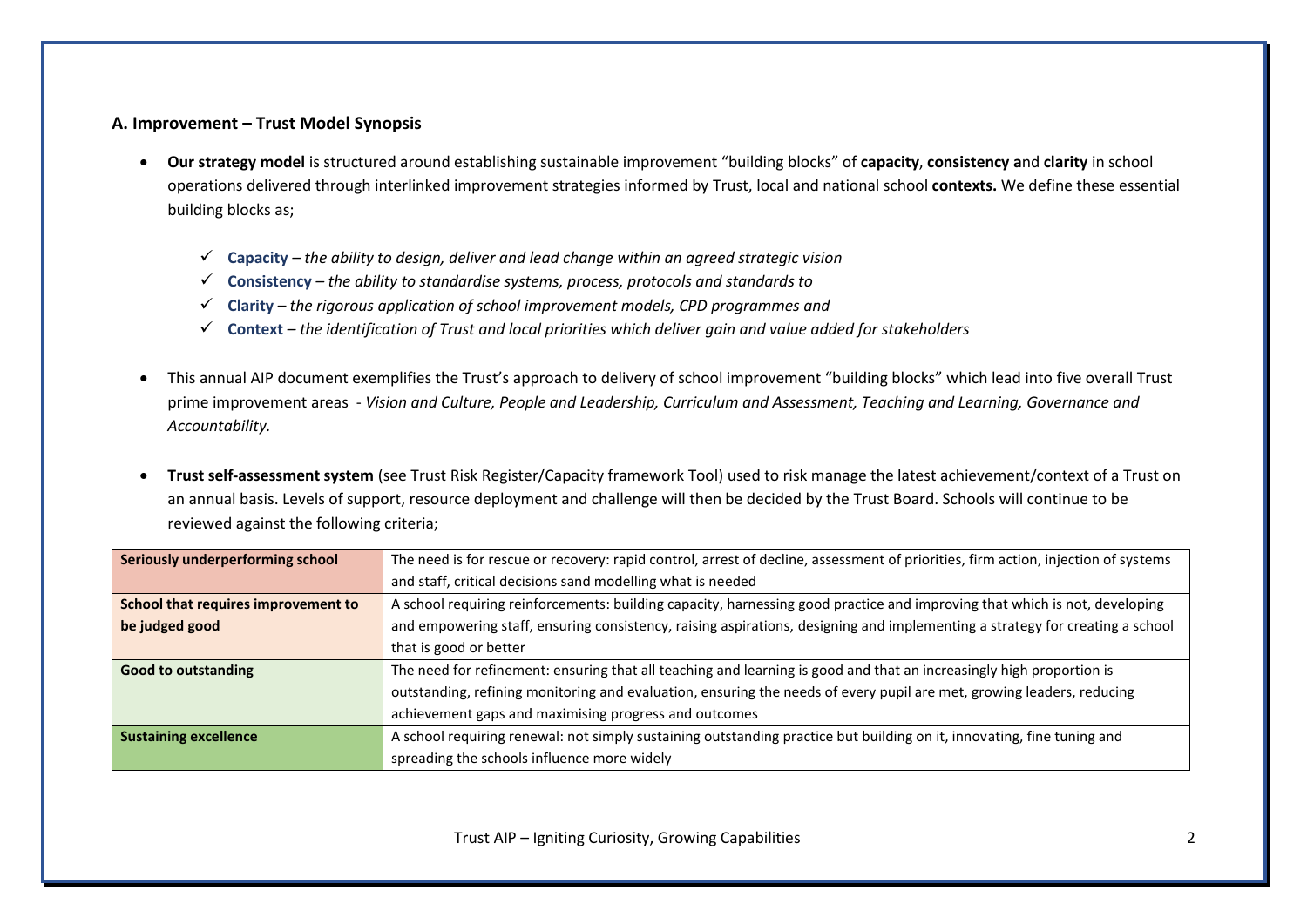## **B. Creating Shared Vision, Aspiration and Expectation**

- Trust Vision and Mission Statement– *Igniting Curiosity, Growing Capabilities - "To grow capability mature children who are positively engaged, compassionate, competent young people conscious of the role they play in society, who are curious about the world around them and their place in it"*
- Trust schools will focus on delivering school improvement programmes closely linked to their local need and the Trust priorities providing a "departure" point and "arrival" point to measure success and gain. School improvement is always identified with raising the quality of learning and standards. SI needs will be identified by using the full range of Trust self-evaluation tools. The pyramid shows SI implementation strategy;



Trust AIP – Igniting Curiosity, Growing Capabilities 3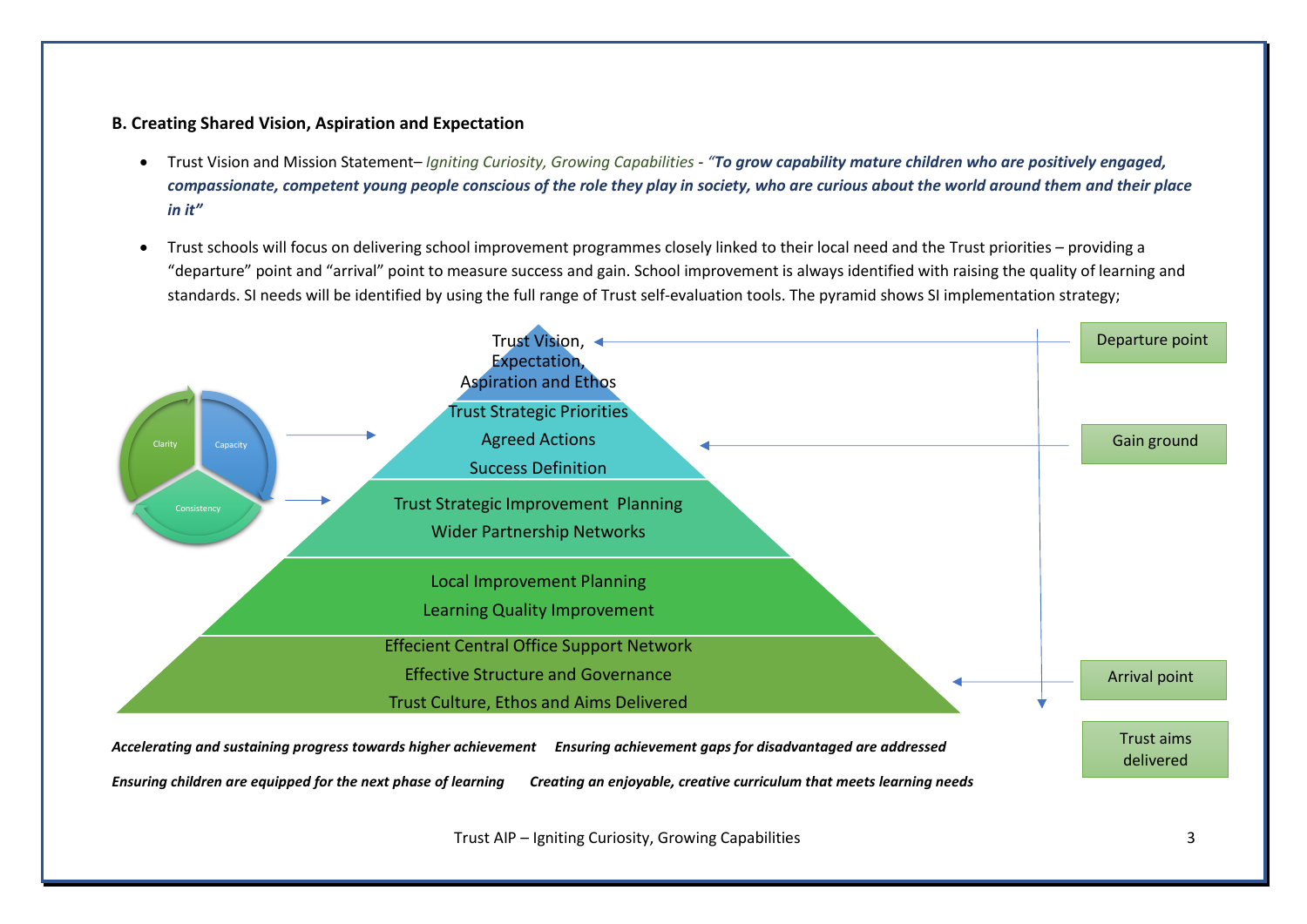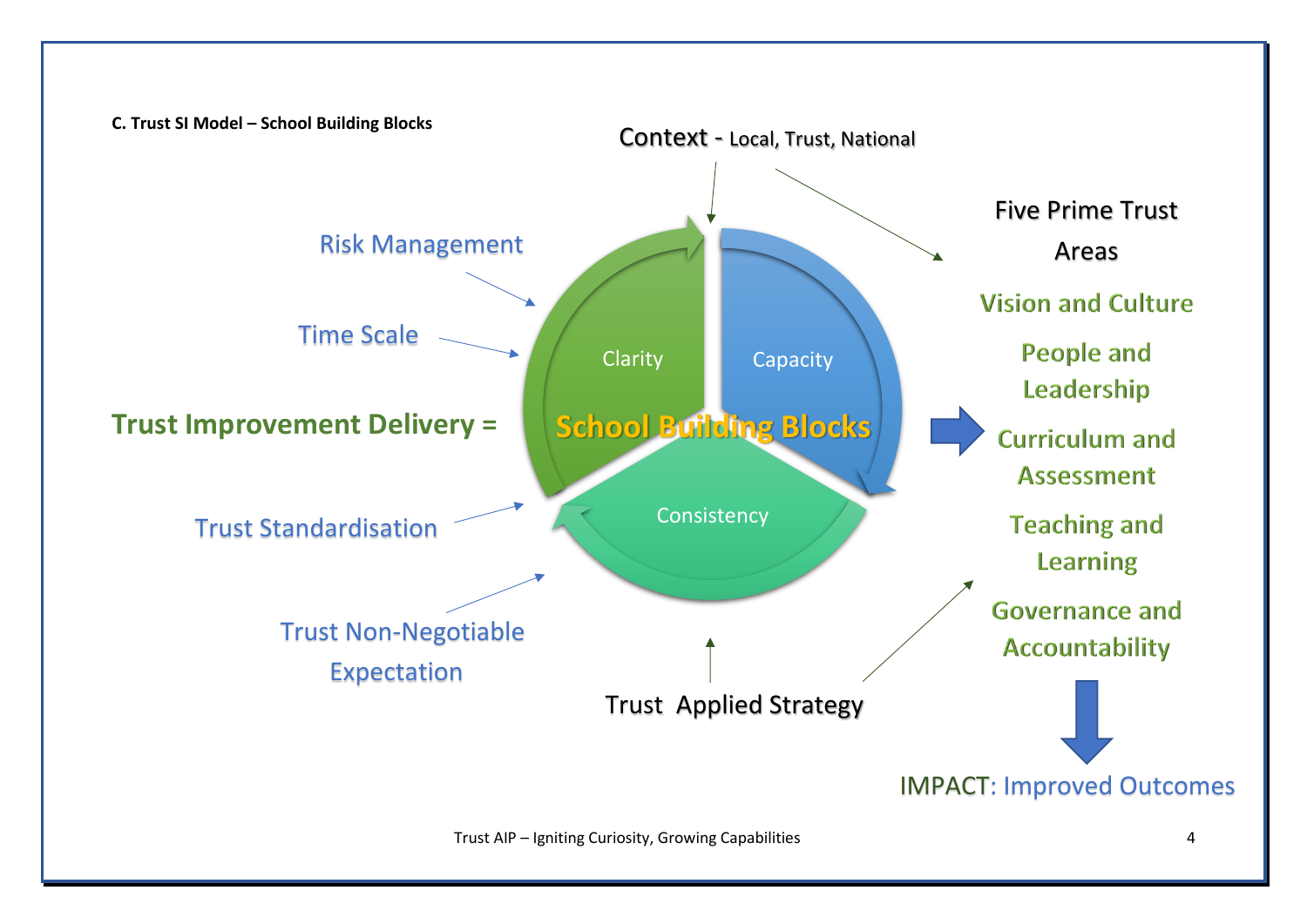**Trust Improvement Plan Priorities 21-22:** 

**1.** *Teaching and Learning Standards*

*a. Improve achievement in core subjects for EYFS / Year 1 pupils (current Class F/Rec at July 21) by addressing identified learning gaps through appropriate curriculum provision over the next three terms. Embed requirements of the new EYFS Framework.*

**b.** *Improve the quality of learning provision for Year 3 cohort (current Y2 at July 21) in core subjects so they can be back on track to achieve ARE or ARE+ by year end where possible*

**c.** *Improve learner resilience for extended quality writing at both key stages to ensure catch up to pre-pandemic achievement*

*d. Improve writing achievement at Key Stage 1 - particularly for disadvantaged boys in Year 2 so that more pupils achieve ARE or ARE+ by year end*

**e.** *Improve pupil use of problem-solving skills and known knowledge through a varied problem-solving based curriculum provision*

#### **2.** *Curriculum and Assessment*

*a. Develop the coherence and effectiveness of the planned Capabilities-led curriculum by improving planning quality, effective self-evaluation, staff training and subject level leadership*

*b. Re-focus school leaders on Trust wide Capabilities Curriculum model - review intent, design and implementation across all Trust schools with a focus on:* 

- *1. RE (beyond the agreed syllabus)*
- *2. PSHE and Personal Development*
- *3. On-Line Safety*
- *4. Early Reading*

*c. Continue to develop Trust Subject Leaders capacity to support effective curriculum improvement across the wider Trust*

#### *3. Vision and Culture*

*a. Implement planned improvements to the new Trust wide resource of the dedicated 'Woodland Skills Learning Centre' so it fully supports the vision of the Trust to develop pupils in personal and positional change*

#### **4.** *Safeguarding (including behaviour and attendance)*

*a. Following internal review implement improvements to child protection and safeguarding procedures (including any national changes) to ensure the highest standard of care are maintained across all Trust settings*

#### **5.** *People and Leadership*

*a. Improved condition survey and property expertise utilisation to support CIF bids and priority improvement condition works*

*b. Improvement to long-term financial effectiveness and best value by establishing in-house pay roll from Sept 22*

*c. Ensure Cyber Security arrangements are fully effective to mitigate increasing levels of IT related risk*

*d. Ensure long term local governance quality and structure is secured*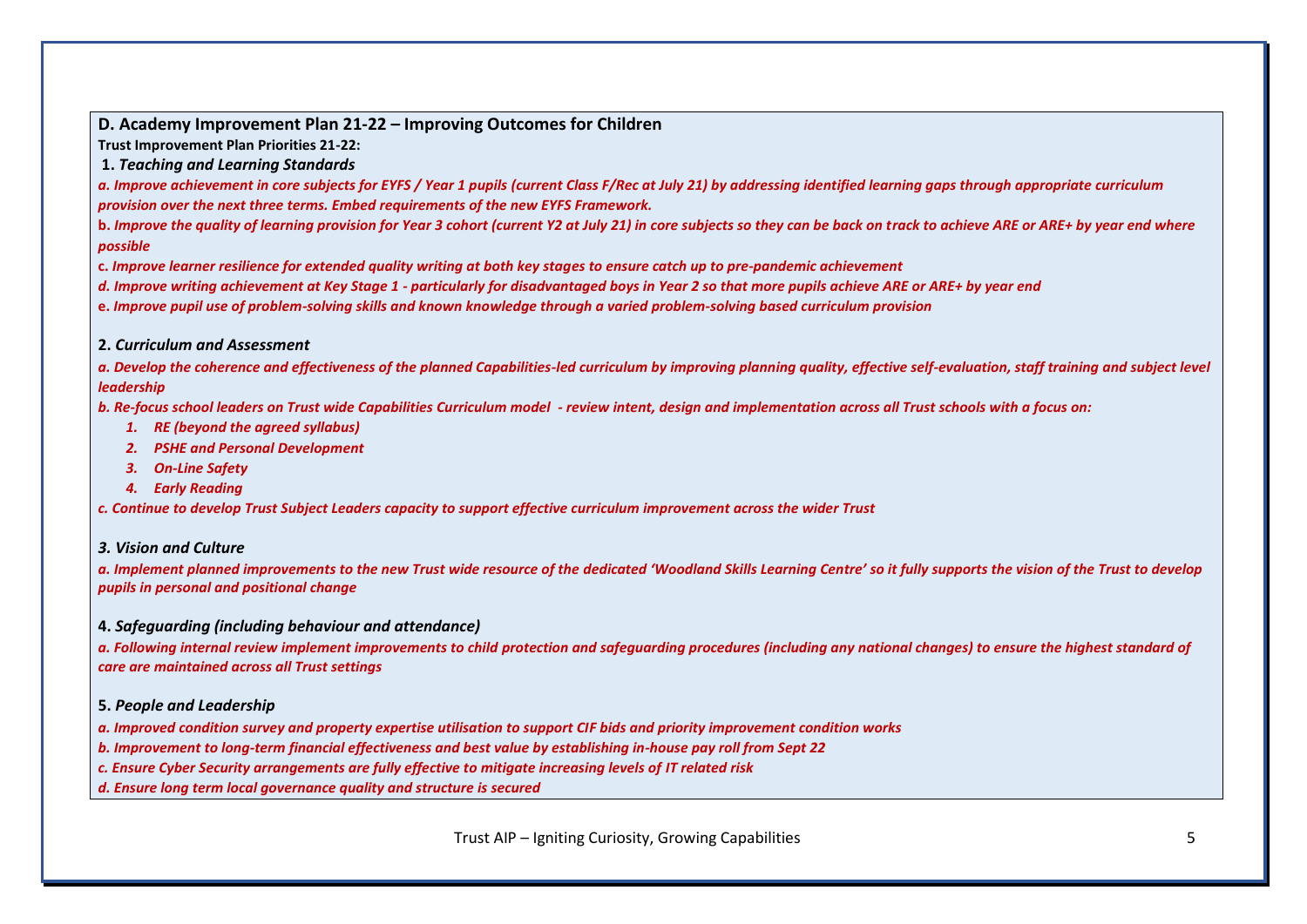| 5. e. Long term development of Launceston Pre-School building so that it meets future Trust requirements                                             |                                                                                                                                                         |  |  |  |  |  |  |  |
|------------------------------------------------------------------------------------------------------------------------------------------------------|---------------------------------------------------------------------------------------------------------------------------------------------------------|--|--|--|--|--|--|--|
| Trust Over-arching Vision: Igniting Curiosity, Growing Capabilities - "To grow capability mature children who are positively engaged, compassionate, |                                                                                                                                                         |  |  |  |  |  |  |  |
| competent young people conscious of the role they play in society, who are curious about the world around them and their place in it"                |                                                                                                                                                         |  |  |  |  |  |  |  |
|                                                                                                                                                      | Context - Key Issues to Investigate from Latest Evidence - RS, ER, OFSTED IDSR, DfE ASP, SEF (Key = Green/no issue, Amber/minor issue, Red/major issue) |  |  |  |  |  |  |  |
| Progress Benchmark KS2 (2019):                                                                                                                       | Progress Benchmark KS1 (2019):                                                                                                                          |  |  |  |  |  |  |  |
| Reading<br>$-3.11$                                                                                                                                   | 85% made expected or better progress<br>$\mathcal{L}_{\mathcal{A}}$<br>Reading                                                                          |  |  |  |  |  |  |  |
| $-3.44$<br>Writing                                                                                                                                   | 63% made expected or better progress<br>Writing<br>a a                                                                                                  |  |  |  |  |  |  |  |
| $-3.37$<br><b>Mathematics</b>                                                                                                                        | 78% made expected or better progress<br><b>Mathematics</b>                                                                                              |  |  |  |  |  |  |  |
| Attainment Benchmark KS2 (2019):                                                                                                                     | Attainment Benchmark KS1 (including Y1/2 phonics) 2019:                                                                                                 |  |  |  |  |  |  |  |
| Reading: 64% Expected (NA: 73%) 14% GDS (NA: 27%)                                                                                                    | Reading: 85% Expected (NA: 75%) 26% GDS (NA: 25%)                                                                                                       |  |  |  |  |  |  |  |
| Writing: 64% Expected (NA: 78%) 7% GDS (NA: 20%)                                                                                                     | Writing: 59% Expected (NA: 69%) 15% GDS (NA: 15%)                                                                                                       |  |  |  |  |  |  |  |
| EGPS: 71% Expected (NA: 78%) 14% GDS (NA: 36%)<br>a.                                                                                                 | Mathematics: 78% Expected (NA: 75%) 22% GDS (NA: 22%)                                                                                                   |  |  |  |  |  |  |  |
| Mathematics: 61% Expected (NA: 79%) 4% GDS (NA: 27%)<br>٠                                                                                            | Science: 81% (NA: 82%)                                                                                                                                  |  |  |  |  |  |  |  |
| Combined: 43% Expected (NA: 65%) 0% GDS (NA: 11%)                                                                                                    | Year 1 Phonics Screening Check: 79% (NA: 82%)                                                                                                           |  |  |  |  |  |  |  |
| Science: 82% (NA: 83%)<br>$\mathcal{L}_{\mathcal{A}}$                                                                                                | Year 2 Phonics Screening Check (Aut 20): 83.3% (NA 78.2%)<br>a.                                                                                         |  |  |  |  |  |  |  |
|                                                                                                                                                      |                                                                                                                                                         |  |  |  |  |  |  |  |
| Safeguarding, Behaviour, Exclusions and Attendance:                                                                                                  | Achievement EYFS (2019):                                                                                                                                |  |  |  |  |  |  |  |
| The quality of teaching, so that it is at least good in the vast majority, ensures that                                                              | GLD: 77% (NA: 72%)                                                                                                                                      |  |  |  |  |  |  |  |
| teachers manage pupils' behaviour positively and effectively (Autumn 19).                                                                            | Reading: 83% Expected (NA: 77%) 23% Exceeding (NA: 19%)<br>×                                                                                            |  |  |  |  |  |  |  |
| The vast majority of parents (96%) agree that the school makes sure its pupils are<br>ш                                                              | Writing: 77% Expected (NA: 74%) 20% Exceeding (NA: 11%)<br>$\blacksquare$                                                                               |  |  |  |  |  |  |  |
| well behaved and that there have been no instances of their child being bullied, and,                                                                | Mathematics (Number): 83% Expected (NA: 80%) 23% Exceeding (NA: 17%)                                                                                    |  |  |  |  |  |  |  |
| if there have been, they have been dealt with quickly and effectively (Parental                                                                      |                                                                                                                                                         |  |  |  |  |  |  |  |
| Satisfaction Survey - Spring 2020).                                                                                                                  |                                                                                                                                                         |  |  |  |  |  |  |  |
| High level of engagement during remote (blended) learning: 99.4% participating in<br>٠                                                               |                                                                                                                                                         |  |  |  |  |  |  |  |
| accessing daily learning with 88% accessing 'live' lessons. (Weekly review of remote                                                                 |                                                                                                                                                         |  |  |  |  |  |  |  |
| (blended) learning - Spring 2021).                                                                                                                   |                                                                                                                                                         |  |  |  |  |  |  |  |
| Visible Learning Partner School award achieved (September 2019) as a result of<br>٠                                                                  |                                                                                                                                                         |  |  |  |  |  |  |  |
| successful CPD and impact studies. This promotes pupils' positive learning                                                                           |                                                                                                                                                         |  |  |  |  |  |  |  |
| behaviours.                                                                                                                                          |                                                                                                                                                         |  |  |  |  |  |  |  |
| The rate of repeat fixed term exclusions remains exceptionally low with 0 in                                                                         |                                                                                                                                                         |  |  |  |  |  |  |  |
| 2018/19, 1 pupil (1 fixed term exclusion) in 2019/20 and 1 pupil (3 fixed term                                                                       |                                                                                                                                                         |  |  |  |  |  |  |  |
| exclusions) in 2020/21.                                                                                                                              |                                                                                                                                                         |  |  |  |  |  |  |  |
| There have been no permanent exclusions.                                                                                                             |                                                                                                                                                         |  |  |  |  |  |  |  |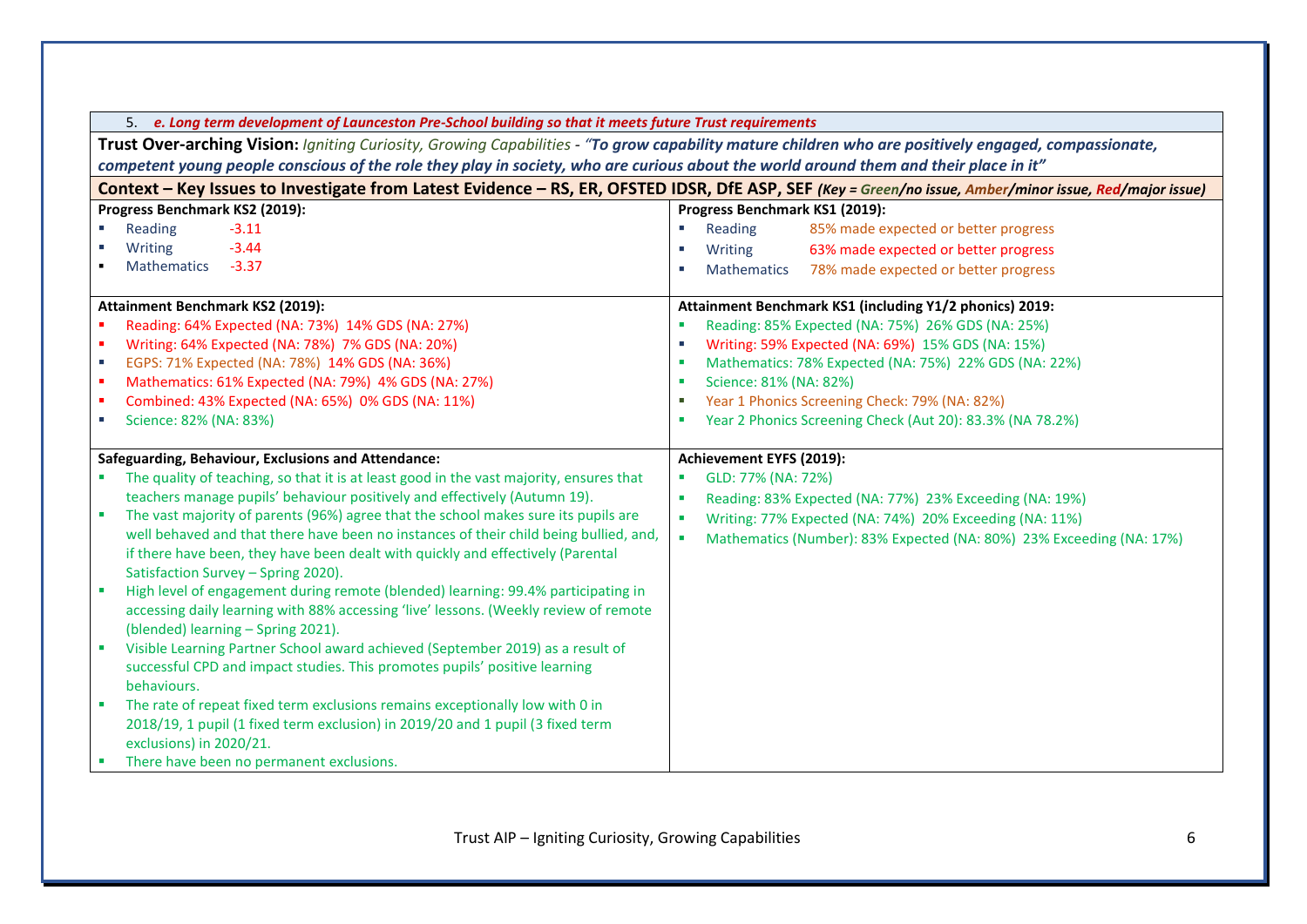| <b>Key Staff and Roles:</b> |                                                            | <b>LGB Leadership:</b>                                               |
|-----------------------------|------------------------------------------------------------|----------------------------------------------------------------------|
| Staff: 27                   | <b>Responsibility</b>                                      | Chair: John Harris                                                   |
| <b>Teachers: 8</b>          |                                                            | Vice Chair:                                                          |
| <b>Support staff</b>        |                                                            | SAFEGUARDING                                                         |
| (HLTAs/TAs): 10             |                                                            | Safeguarding Governor (John)                                         |
| <b>Learning Mentor: 1</b>   |                                                            | <b>SINGULARITY</b>                                                   |
|                             |                                                            | <b>Strategy Governor ()</b>                                          |
| Jo-Anne Callow              | Executive Head teacher/Designated Safeguarding             |                                                                      |
|                             | Lead/Finance/Attendance                                    | <b>STAKEHOLDERS</b>                                                  |
| Abby Bassett                | Head of School/Teaching and                                | Stakeholder Governor (Anna)                                          |
|                             | Learning/Curriculum/Attendance/Deputy Safeguarding         | Personnel Governor (As applicable when required)                     |
|                             | Lead/Health and Safety Lead/Computing Lead/Art and DT      | <b>STANDARDS</b>                                                     |
|                             | Lead (oversee LH)/Paediatric First Aider/Pupil             | Data/Improvement Governor ()                                         |
|                             | Parliament/Pupil Parliament (School Forum) Lead/Friends of | Information Governor (Website/on-line safety/data protection) (John) |
|                             | <b>WHA Trustee</b>                                         | PPG Governor (Anna)                                                  |
|                             |                                                            | PE Governor (Nicky)                                                  |
| Nicky Osborne               | Key Stage Two Leader/Maths Lead/TIS Practitioner/Mental    | SEND()                                                               |
|                             | Health First Aider/Deputy Safeguarding Lead/Pupil          | Curriculum Governor (Lin, Ruth) and Nicky (Early Years)              |
|                             | Parliament (Eco group) Lead/Year 5 Interventions/Trust TIS |                                                                      |
|                             | Lead/NQT Mentor/Year 5 Teacher/Friends of WHA              | Whistleblowing Governor (John)                                       |
| Sarah Jones                 | Science Lead/MFL (French) Lead/Visible Learning Coach/EYFS |                                                                      |
|                             | Trust Lead/NQT Mentor/Pupil Parliament (Visible Learning)  |                                                                      |
|                             | Lead/Year F Teacher                                        |                                                                      |
| Carolyn Carter              | History and Geography Lead/Pupil Parliament (Healthy       |                                                                      |
|                             | Schools) Lead/Year 1 Teacher                               |                                                                      |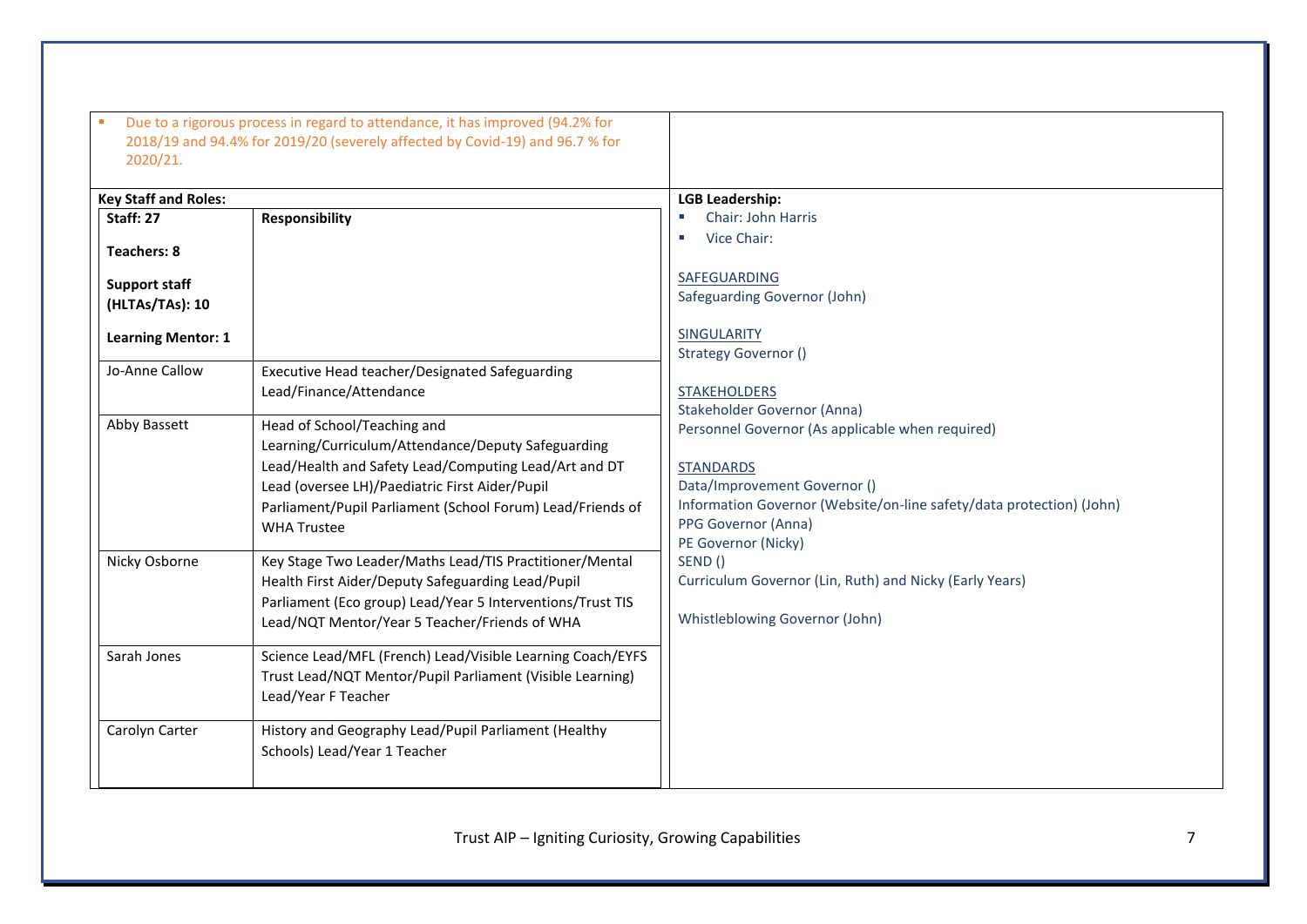| Jasmin Edwards          | Visible Learning Coach/Outdoor Learning Lead/Pupil                                       |
|-------------------------|------------------------------------------------------------------------------------------|
|                         | Parliament (Outdoor area) Lead/Year 2 Teacher                                            |
| Amy Sharpe              | Rights Respecting Lead/SMSC Lead/Music Lead/Pupil                                        |
| (currently absent)      | Parliament (Visible Learning/Rights Respecting) Lead/Trust<br>SMSC Lead/Year 3 Teacher   |
| James Smith             | Covering Rights Respecting Lead/Music Lead/Pupil Parliament                              |
| (covering Y3 - supply)  | (Visible Learning/Rights Respecting) Lead/Year 3 Teacher                                 |
| Joshua Bullock          | PE Lead/RE Lead/Pupil Parliament (Playground) Lead/Student<br>Mentor/Year 4 Teacher      |
| Jo Young                | English Lead/PSHE Lead/Pupil Parliament (Communities and<br>Charity) Lead/Year 6 Teacher |
| Debbie Bartlett         | Special Educational Needs Co-Ordinator (SENCO). Works 2                                  |
|                         | days a week at WHA.                                                                      |
| Claire Blaney           | Trust Special Educational Needs Assistant. Based at WHA 1                                |
|                         | morning per week.                                                                        |
| Jo Charrett-Dykes       | Learning Mentor (predominantly Y6)                                                       |
| <b>Helen Rutherford</b> | Higher Level Teaching Assistant/Lead Lunchtime                                           |
|                         | Supervisor/Wraparound Care Leader                                                        |
| Mandy Baker             | Teaching Assistant (predominantly Y1)/Y1 interventions                                   |
| Maria Haisman           | Teaching Assistant (predominantly Y2)/Y2                                                 |
|                         | interventions/Wraparound Care Leader                                                     |
| Sandra Pollard          | Teaching Assistant (predominantly Y3)/Lunchtime Supervisor                               |
| Angela Mason            | Teaching Assistant (predominantly Y4)/Trauma Informed                                    |
|                         | Schools Practitioner/Lunchtime Supervisor/Wraparound Care<br>Leader/Friends of WHA       |
|                         |                                                                                          |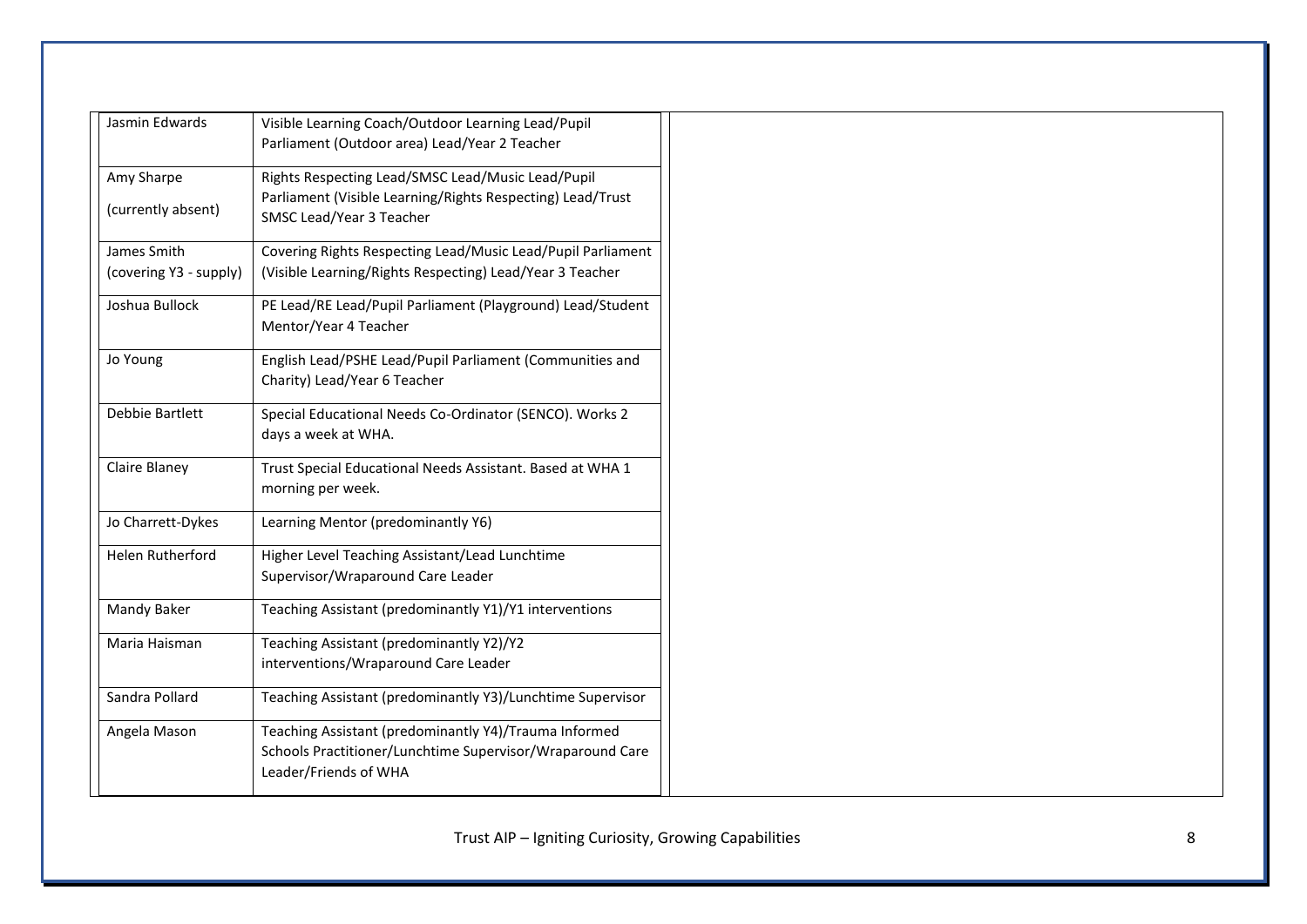| Lucia Hazuchova         | Higher Level Teaching Assistant (predominantly Y5)/Art and                                                                                      |                                                                                                                                                      |  |  |  |  |  |
|-------------------------|-------------------------------------------------------------------------------------------------------------------------------------------------|------------------------------------------------------------------------------------------------------------------------------------------------------|--|--|--|--|--|
|                         | DT Lead (overseen by AB)/Lunchtime Supervisor                                                                                                   |                                                                                                                                                      |  |  |  |  |  |
| Lin Millard             | Higher Level Teaching Assistant (predominantly                                                                                                  |                                                                                                                                                      |  |  |  |  |  |
|                         | Y6)/Lunchtime Supervisor/Y6 Interventions/Friends of WHA                                                                                        |                                                                                                                                                      |  |  |  |  |  |
| Sharon Sheldrake        | 1:1 Teaching Assistant                                                                                                                          |                                                                                                                                                      |  |  |  |  |  |
| Sherrille Paterson      | 1:1 Teaching Assistant/Lunchtime Supervisor/Friends of WHA<br>Chair                                                                             |                                                                                                                                                      |  |  |  |  |  |
| Judy Williams           | Displays and Data/Teaching Assistant//Breakfast Club<br>Leader/Friends of WHA Treasurer                                                         |                                                                                                                                                      |  |  |  |  |  |
| Amanda Zoffman          | Secretary                                                                                                                                       |                                                                                                                                                      |  |  |  |  |  |
| Lisa Morris             | Lunchtime Supervisor/Friends of WHA                                                                                                             |                                                                                                                                                      |  |  |  |  |  |
| Luis Alfar              | Caretaker                                                                                                                                       |                                                                                                                                                      |  |  |  |  |  |
| Susan Alfar             | Cleaner                                                                                                                                         |                                                                                                                                                      |  |  |  |  |  |
|                         |                                                                                                                                                 |                                                                                                                                                      |  |  |  |  |  |
| <b>Time Frame Key</b>   | <b>School Vision: Inspiring Passionate Life-Long Learners</b>                                                                                   |                                                                                                                                                      |  |  |  |  |  |
| Purple/First 6 months   |                                                                                                                                                 |                                                                                                                                                      |  |  |  |  |  |
| Blue/Second 6<br>months | We are committed to this by developing our 'Learning Sails' with Pupils:<br>Reflection                                                          |                                                                                                                                                      |  |  |  |  |  |
|                         | We ask all learners to give thought or consideration on their actions and learning.                                                             |                                                                                                                                                      |  |  |  |  |  |
|                         | Self-awareness                                                                                                                                  |                                                                                                                                                      |  |  |  |  |  |
|                         | We encourage self-awareness and having a conscious knowledge of one's own character, feelings and learning. We encourage learners to know where |                                                                                                                                                      |  |  |  |  |  |
|                         | they are with their learning and their next steps.                                                                                              |                                                                                                                                                      |  |  |  |  |  |
|                         | Curiosity                                                                                                                                       |                                                                                                                                                      |  |  |  |  |  |
|                         | We inspire all learners to have strong desire to know or learn something, questioning their learning experiences to find out more.              |                                                                                                                                                      |  |  |  |  |  |
|                         | <b>Resilience and Tenacity</b>                                                                                                                  | We promote the capacity to recover quickly from difficulties or challenge. We encourage all to be very determined and show determination despite the |  |  |  |  |  |
|                         | challenge.                                                                                                                                      |                                                                                                                                                      |  |  |  |  |  |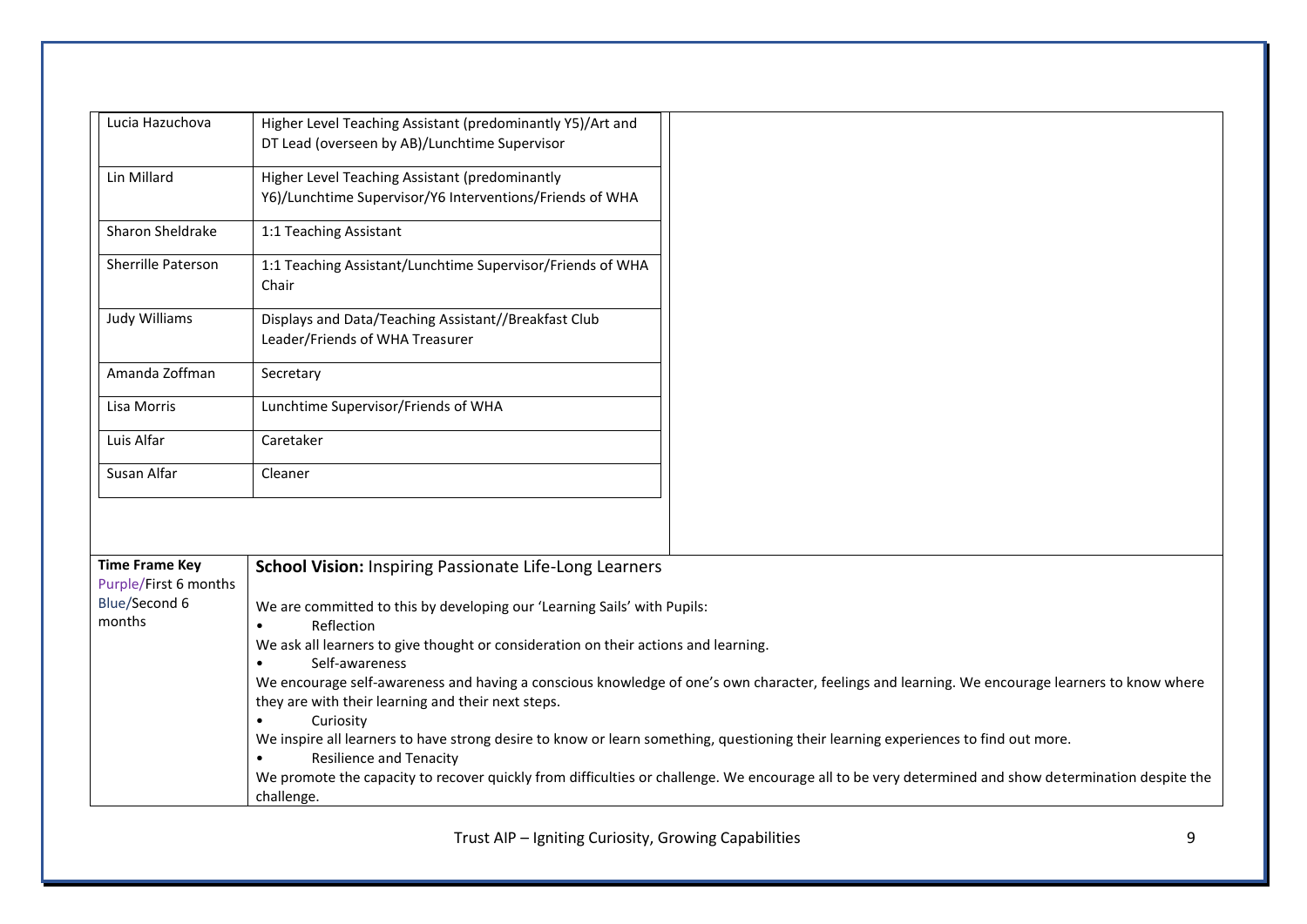• Connect We promote learning where connections can be made, where children can relate new and old learning. **Related Trust/School specific documentation:** AIP 20 Rolling Record, 20-21 Recovery Schedules, SEF, Trust QA Visit notes, External visit notes, OFSTED IDSR, ASP, Cornwall LA Core-stats data, Devon LA SOAPS, MAT Standard Operating Procedures (SOPs)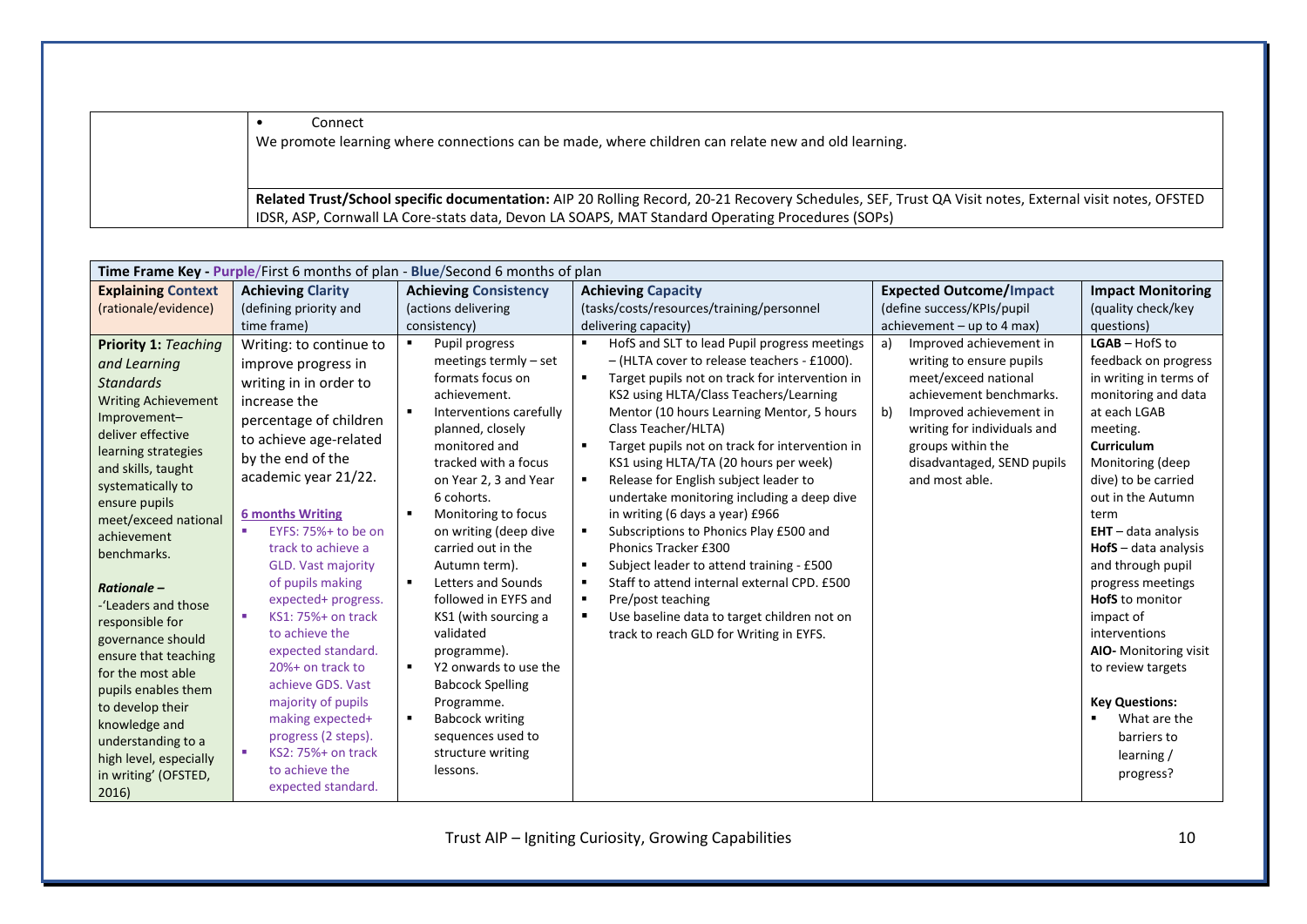| -Progress for writing  | 20%+ on track to         | $\blacksquare$ | Focus on and           |
|------------------------|--------------------------|----------------|------------------------|
| from KS1 to KS2 2019   | achieve GDS. Vast        |                | development of         |
| is well below (-3.44). | majority of pupils       |                | communication and      |
| (ASP)                  | making expected+         |                | language across the    |
| -64% of Y6 (2019)      | progress (2 steps).      |                | school to support      |
| achieved ARE in        |                          |                | writing (Year F/1 to   |
| Writing compared to    | 12 months Writing        |                | continue the NELI      |
| the National Average   | EYFS: 75%+ achieved      |                | Programme).            |
| of 78%. (ASP).         | a GLD. Vast majority     | $\blacksquare$ | Curriculum planning,   |
| -7% of Y6 (2019)       | of pupils made           |                | provision and breadth  |
| achieved GDS in        | expected+ progress.      |                | of learning to provide |
| Writing compared to    | KS1: 75%+ achieved<br>m. |                | diverse opportunities  |
| the National Average   | the expected             |                | matched to learning    |
| of 20%. (ASP).         | Standard. 20%+           |                | needs of individuals   |
| -Progress for writing  | achieved GDS, Vast       |                | and groups within the  |
| from EYFS to KS1 is    | majority of pupils       |                | disadvantaged, most    |
| 63% (pupils who        | made expected+           |                | able and SEND pupil    |
| made expected or       | progress (3 steps).      |                | groups.                |
| better progress).      | ×.<br>KS2: 75%+ achieved | $\blacksquare$ | Feedback strategies    |
| (ITrack)               | the expected             |                | used in line with      |
| -59% of Y2 (2019)      | standard. 20%+           |                | feedback guidance.     |
| achieved ARE in        | achieved GDS, Vast       | $\blacksquare$ |                        |
| Writing compared to    | majority of pupils       |                | Metacognition          |
| the National Average   | made expected+           |                | strategies to be       |
| of 69%. (ASP).         | progress (3 steps).      |                | modelled to the        |
| - End of 2020/21       |                          |                | children and           |
| writing attainment     |                          |                | embedded within        |
| data demonstrates      |                          |                | provision in order for |
| that 60% of pupils     |                          |                |                        |
| achieved ARE in EYFS,  |                          |                | pupils to begin using  |
| 55% in Year 2 and      |                          |                | them independently     |
| 70% in Year 6 with a   |                          |                | and make accelerated   |
| whole school average   |                          |                | progress.              |
| of 57% (Itrack).       |                          | $\blacksquare$ | Attendance to English  |
| -End of 2020/21        |                          |                | CPD staff meetings     |
| writing progress data  |                          |                | Internal/external CPD  |
| demonstrates that      |                          |                | where needed.          |
| 92% of all pupils      |                          |                | Academy and Trust      |
|                        |                          |                | moderation meetings    |
| made expected or       |                          |                | to follow agreed       |
|                        |                          |                |                        |
|                        |                          |                | format                 |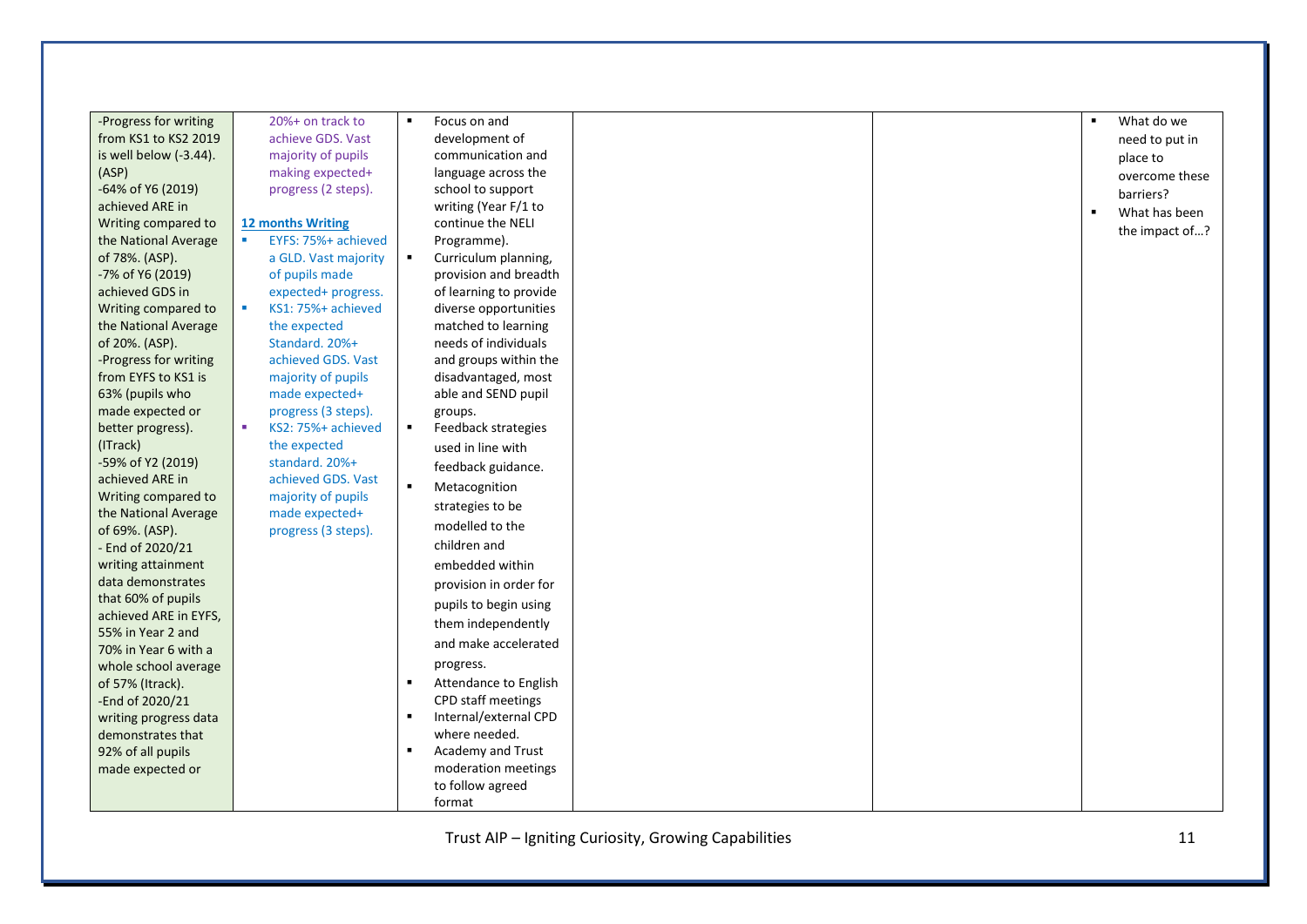| better progress<br>(Itrack).<br>- The majority of<br>pupils (80%)<br>achieved the ELG for<br>communication and<br>language with all<br>(100%) making<br>expected or better<br>progress. (ITrack)                                                    |                                                                                                                                                                                                                                                                                                                                         | Teachers to attend<br>moderation training.<br>$\blacksquare$<br>Monitoring visits by<br>AIO.<br>Summative and<br>٠<br>formative assessments<br>for GAPs.<br>$\blacksquare$<br>ITrack used as an<br>assessment and<br>tracking tool.<br>Use of Phonics Tracker<br>to track achievement<br>in phonics. Can also be<br>used as a tool for<br>practice.<br>Use of 'Evidence Me'<br>$\blacksquare$<br>APP to support<br>evidence base.<br>$\blacksquare$<br>Continued<br>development of role<br>as English Lead. |                                                                                                                                                                                                                                                                                                                                                                                                                                                                                                                                                                                                                        |                                                                                                                                                                                                                                                                                                                                                          |                                                                                                                                                                                                                                                                                                                                |
|-----------------------------------------------------------------------------------------------------------------------------------------------------------------------------------------------------------------------------------------------------|-----------------------------------------------------------------------------------------------------------------------------------------------------------------------------------------------------------------------------------------------------------------------------------------------------------------------------------------|-------------------------------------------------------------------------------------------------------------------------------------------------------------------------------------------------------------------------------------------------------------------------------------------------------------------------------------------------------------------------------------------------------------------------------------------------------------------------------------------------------------|------------------------------------------------------------------------------------------------------------------------------------------------------------------------------------------------------------------------------------------------------------------------------------------------------------------------------------------------------------------------------------------------------------------------------------------------------------------------------------------------------------------------------------------------------------------------------------------------------------------------|----------------------------------------------------------------------------------------------------------------------------------------------------------------------------------------------------------------------------------------------------------------------------------------------------------------------------------------------------------|--------------------------------------------------------------------------------------------------------------------------------------------------------------------------------------------------------------------------------------------------------------------------------------------------------------------------------|
| <b>Explaining Context</b><br>(rationale/evidence)                                                                                                                                                                                                   | <b>Achieving Clarity</b><br>(defining priority and<br>time frame)                                                                                                                                                                                                                                                                       | <b>Achieving Consistency</b><br>(actions delivering<br>consistency)                                                                                                                                                                                                                                                                                                                                                                                                                                         | <b>Achieving Capacity</b><br>(tasks/costs/resources/training/personnel<br>delivering capacity)                                                                                                                                                                                                                                                                                                                                                                                                                                                                                                                         | <b>Expected Outcome/Impact</b><br>(define success/KPIs/pupil<br>achievement)                                                                                                                                                                                                                                                                             | <b>Impact Monitoring</b><br>(quality check/key<br>questions)                                                                                                                                                                                                                                                                   |
| <b>Priority 2:</b><br>Curriculum and<br>Assessment<br>Curriculum<br>improvement for<br>EYFS and KS1 - to<br>implement the<br>revised EYFS<br>framework and<br>extend continuous<br>provision to pupils in<br>Years One and Two.<br><b>Rationale</b> | EYFS and KS1: To<br>implement the revised<br><b>EYFS framework and</b><br>extend continuous<br>provision to pupils in<br>Years One and Two in<br>order to address<br>identified learning<br>gaps.<br>Improve achievement in<br>core subjects for Year 1<br>pupils (Class F/Rec at July<br>21) by addressing<br>identified learning gaps | Pupil progress<br>meetings termly - set<br>formats focus on<br>achievement.<br>$\blacksquare$<br><b>Attendance to EYFS</b><br>and Continuous<br>provision CPD staff<br>meetings.<br>Internal/external CPD<br>٠<br>Planning reviewed to<br>$\blacksquare$<br>fulfil expectations in<br>new guidance.<br>Curriculum planning,<br>$\blacksquare$<br>provision and breadth<br>of learning to provide<br>diverse opportunities                                                                                   | EYFS/KS1 training sessions led by AIO<br>٠<br>(release time for CTs).<br>Continuous provision CPD (release time for<br>٠<br>CTs).<br>$\blacksquare$<br>Participation in the KS1 'Mastering Number'<br>Programme (release time for Maths Lead<br>and CTs).<br>Use of Tesco Grant £1000 to fund resources<br>٠<br>in the outdoor area.<br>EYFS/KS1 deep dive. Release of HoS and<br>٠<br>class teacher. (£200)<br>Review SEND register and provision for<br>٠<br>children with C&L difficulties £<br>Training from SEN services £<br>٠<br>Continued NELI intervention to take place<br>with Years F and 1 £ (CT/TA time) | Improved achievement<br>a)<br>to ensure pupils<br>meet/exceed national<br>achievement<br>benchmarks in EYFS<br>and KS1 with a<br>particular focus on Year<br>1.<br>b)<br>Improved achievement<br>in for individuals and<br>groups within the<br>disadvantaged, SEND<br>pupils and most able.<br>Monitoring<br>c)<br>demonstrates<br>continuous provision | <b>LGAB HofS to</b><br>feedback on progress<br>in EYFS and KS1 in<br>terms of monitoring<br>and data.<br><b>Curriculum to meet</b><br>with EYFS Lead.<br><b>EHT</b> data analysis<br>HofS data analysis<br>and through pupil<br>progress meetings<br>HofS to monitor<br>impact of<br>interventions and<br>continuous provision |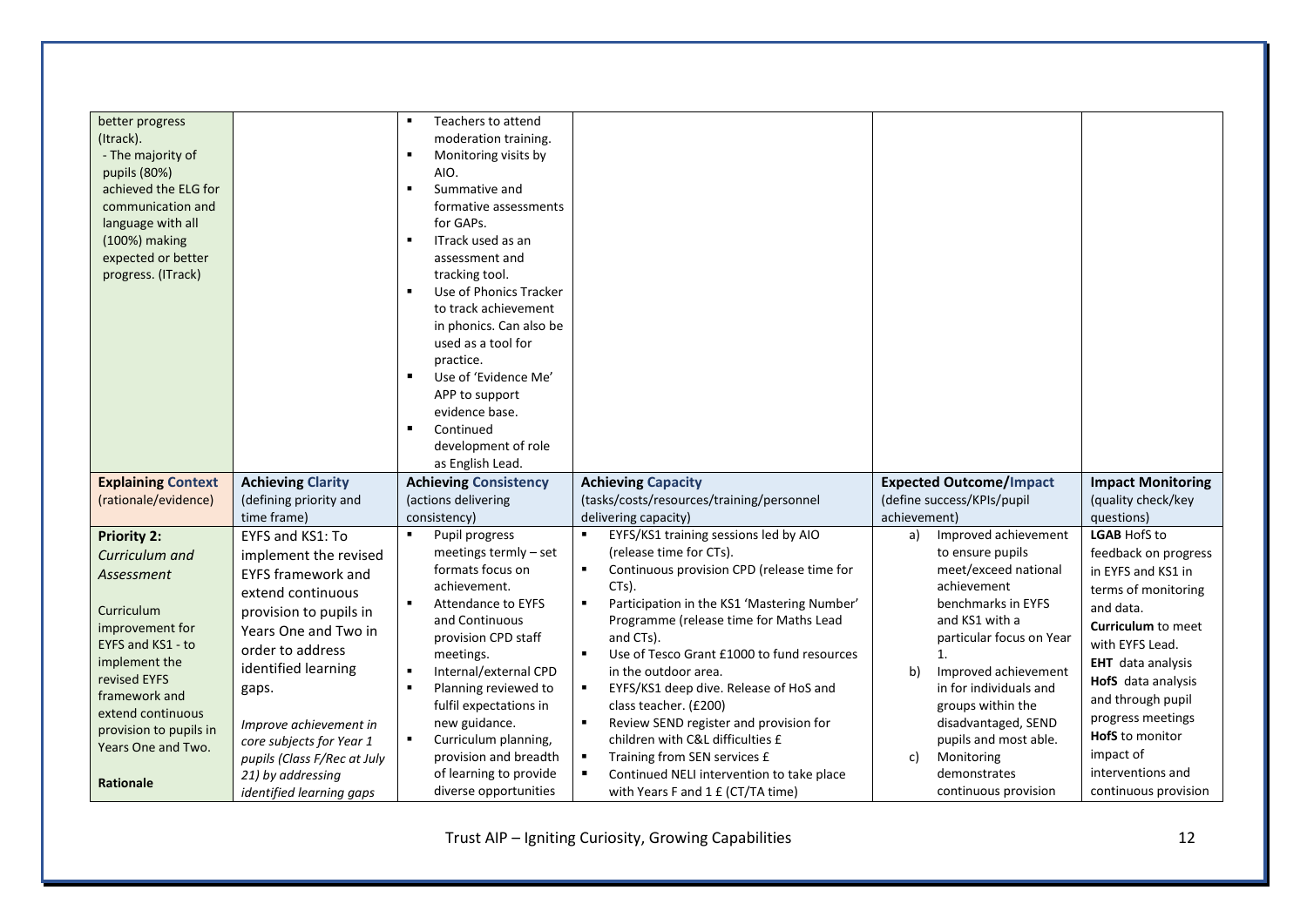| - 'The findings suggest                  | through appropriate            |                | matched to learning                          | impacting positively on | AIO Monitoring visit             |
|------------------------------------------|--------------------------------|----------------|----------------------------------------------|-------------------------|----------------------------------|
| that primary-age                         | curriculum provision.          |                | needs of individuals                         | pupils learning         | to review continuous             |
| pupils have                              |                                |                | and groups within the                        | behaviours.             | provision                        |
| significantly lower                      |                                |                | disadvantaged, most                          |                         |                                  |
| achievement in both                      | <b>6 months EYFS</b>           |                | able and SEND pupil                          |                         | <b>Key Questions:</b>            |
| reading and maths as                     | <b>Baseline assessments to</b> |                | groups.                                      |                         | What is the                      |
| a likely result of                       | be completed GAPs              | $\blacksquare$ | Review format of                             |                         | rationale for                    |
| missed learning. In                      | analysis to inform             |                | learning journeys.                           |                         | implementing                     |
| addition, there is                       | planning.                      | $\blacksquare$ | <b>Continuous Provision</b>                  |                         | the continuous                   |
| a large and                              | All staff to be aware of       |                | extended to Year 1                           |                         | provision                        |
| concerning                               | new EYFS curriculum and        |                | and $2.$                                     |                         |                                  |
| attainment gap                           | attending relevant             | $\blacksquare$ | Participation in the                         |                         | approach in                      |
| between                                  | training so that provision     |                | <b>KS1 'Mastering</b>                        |                         | Years 1 and 2?<br>$\blacksquare$ |
| disadvantaged pupils                     | is effective.                  |                | Number' Programme.                           |                         | What are the                     |
| and non-                                 | <b>Relevant interventions</b>  | $\blacksquare$ | Further develop                              |                         | challenges in                    |
| disadvantaged                            | and continuous provision       |                | learning environments                        |                         | implementing                     |
| pupils.' (EEF, 2021)                     |                                |                | in Year 1 and 2,                             |                         | continuous                       |
| 'Research suggests                       | set up based on baseline       |                | including the outdoor                        |                         | provision in                     |
| the measures taken                       | and phonics data.              |                | area, to support.                            |                         | Years 1 and 2?                   |
| to combat the                            | EYFS: 75%+ to be on track      | $\bullet$      | Monitoring timetable                         |                         | What have you                    |
| pandemic have                            | to achieve a GLD. Vast         |                | includes monitoring of                       |                         | put in place                     |
| deprived the                             | majority of pupils making      |                | <b>EYFS provision and</b>                    |                         | need to put in                   |
| youngest children of                     | expected+ progress.            |                | data.                                        |                         | place to                         |
| social contact and                       | KS1: 75%+ on track to          | $\blacksquare$ | Focus on and                                 |                         | overcome                         |
| experiences essential                    | achieve the expected           |                | development of                               |                         | them?                            |
| for increasing                           | standard. 20%+ on track        |                | communication and                            |                         | $\blacksquare$<br>What has been  |
| vocabulary.' (EEF,                       | to achieve GDS. Vast           |                | language across the                          |                         | the impact of                    |
| 2021)                                    | majority of pupils making      |                | school (Year F/1 to                          |                         | continuous                       |
| - At the end of                          | expected+ progress (2          |                | continue the NELI                            |                         | provision on                     |
| Summer 2, 60%                            | steps).                        | $\blacksquare$ | Programme).                                  |                         |                                  |
| achieved a GLD with                      |                                |                | Teachers to attend                           |                         | pupil outcomes?                  |
| all (100%) making                        | 12 months - EYFS               | $\blacksquare$ | moderation training.<br>Monitoring visits by |                         |                                  |
| expected or better<br>progress. (ITrack) | Positive report from AIO       |                | AIO.                                         |                         |                                  |
| - High level of EAL                      | on impact of continuous        | $\blacksquare$ | ITrack used as an                            |                         |                                  |
| pupils at 19% with 8                     | provision.                     |                | assessment and                               |                         |                                  |
| different languages,                     | % of children in Y1 and 2      |                | tracking tool.                               |                         |                                  |
| many of whom who                         | to have improved pupil         | $\blacksquare$ | Use of Phonics Tracker                       |                         |                                  |
| start school with                        | outcomes.                      |                | to track achievement                         |                         |                                  |
| limited English.                         | EYFS: 75%+ achieved a          |                | in phonics. Can also be                      |                         |                                  |
|                                          | GLD. Vast majority of          |                |                                              |                         |                                  |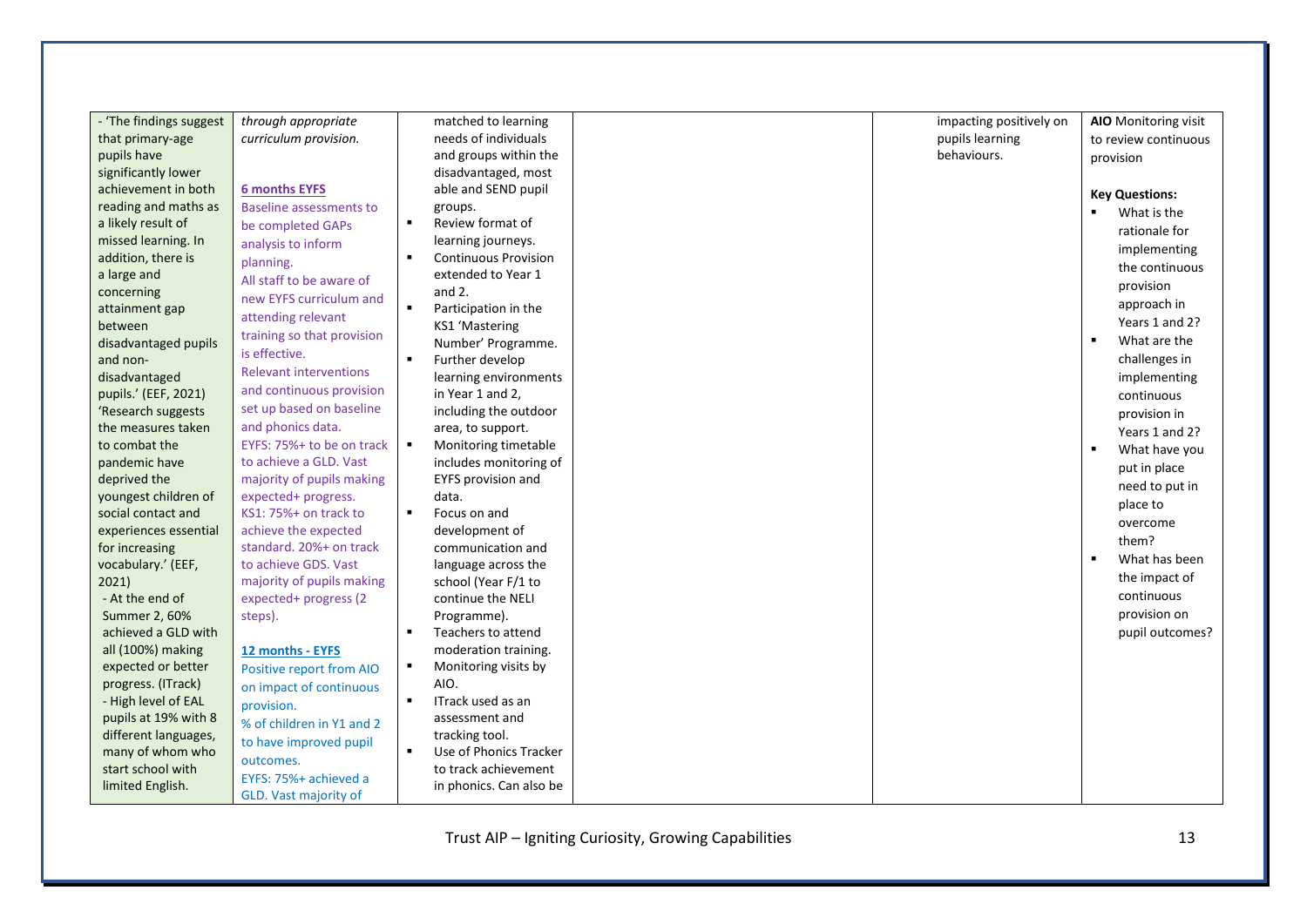| - The majority of<br>pupils (80%)<br>achieved the ELG for<br>communication and<br>language with all<br>(100%) making<br>expected or better<br>progress. (ITrack)<br>- Spoken Language<br>data at the end of<br>July 21 for Year 1<br>(now Year 2) is low<br>at 64% achieving<br>ARE. (ITrack)                                                                                                                                                     | pupils made expected+<br>progress.<br>KS1: 75%+ achieved the<br>expected Standard. 20%+<br>achieved GDS. Vast<br>majority of pupils made<br>expected+ progress (3<br>steps).                                                                                                                                                                                                                                                   | used as a tool for<br>practice.<br>$\blacksquare$<br>Use of 'Evidence Me'<br>APP to support<br>evidence base.                                                                                                                                                                                                                                                                                                                                                                                                                                          |                                                                                                                                                                                                                                                                                                                                                                                                                                                                  |                                                                                                                                                                                                                                                                                                                                                                                                                                                                                                                                                                                      |                                                                                                                                                                                                                                                                                                                                                                                                                                                                                   |
|---------------------------------------------------------------------------------------------------------------------------------------------------------------------------------------------------------------------------------------------------------------------------------------------------------------------------------------------------------------------------------------------------------------------------------------------------|--------------------------------------------------------------------------------------------------------------------------------------------------------------------------------------------------------------------------------------------------------------------------------------------------------------------------------------------------------------------------------------------------------------------------------|--------------------------------------------------------------------------------------------------------------------------------------------------------------------------------------------------------------------------------------------------------------------------------------------------------------------------------------------------------------------------------------------------------------------------------------------------------------------------------------------------------------------------------------------------------|------------------------------------------------------------------------------------------------------------------------------------------------------------------------------------------------------------------------------------------------------------------------------------------------------------------------------------------------------------------------------------------------------------------------------------------------------------------|--------------------------------------------------------------------------------------------------------------------------------------------------------------------------------------------------------------------------------------------------------------------------------------------------------------------------------------------------------------------------------------------------------------------------------------------------------------------------------------------------------------------------------------------------------------------------------------|-----------------------------------------------------------------------------------------------------------------------------------------------------------------------------------------------------------------------------------------------------------------------------------------------------------------------------------------------------------------------------------------------------------------------------------------------------------------------------------|
| <b>Explaining Context</b><br>(rationale/evidence)                                                                                                                                                                                                                                                                                                                                                                                                 | <b>Achieving Clarity</b><br>(defining priority and<br>time frame)                                                                                                                                                                                                                                                                                                                                                              | <b>Achieving Consistency</b><br>(actions delivering<br>consistency)                                                                                                                                                                                                                                                                                                                                                                                                                                                                                    | <b>Achieving Capacity</b><br>(asks/costs/resources/training/personnel<br>delivering capacity)                                                                                                                                                                                                                                                                                                                                                                    | <b>Expected Outcome/Impact</b><br>(define success/KPIs/pupil<br>achievement)                                                                                                                                                                                                                                                                                                                                                                                                                                                                                                         | <b>Impact Monitoring</b><br>(quality check/key<br>questions)                                                                                                                                                                                                                                                                                                                                                                                                                      |
| Priority 3: Vision<br>and Culture<br>Fully embed the<br>coherence and<br>effectiveness of the<br>planned Capabilities-<br>led curriculum by<br>further developing<br>planning quality,<br>effective self-<br>evaluation, staff<br>training and subject<br>level leadership.<br><b>Rationale</b><br>-School Vision<br>Delivery: Inspiring<br>Passionate Life-Long<br>Learners (School<br>Vision and aims)<br>-An Daras Trust<br>Delivery: Igniting | Fully embed the<br>coherence and<br>effectiveness of the<br>planned Capabilities-<br>led curriculum by<br>further developing<br>planning quality,<br>effective self-<br>evaluation, staff<br>training and subject<br>level leadership.<br>6 months<br>All stakeholders are<br>aware of school and<br>Trust vision.<br>×.<br><b>Positive survey</b><br>results from<br>stakeholders.<br>×<br>Improvement in<br>class's priority | Capabilities to be<br>interwoven into<br>curriculum provision.<br>Capability review<br>$\blacksquare$<br>sheet to be completed<br>in the at the end of<br>each first half of each<br>term.<br>Continued staff CPD<br>$\blacksquare$<br>on capabilities<br>curriculum.<br>Monitor impact on<br>pupil's learning in<br>relation to the<br>'Capabilities<br>Curriculum' using the<br>deep dive approach.<br>Regular review of<br>$\blacksquare$<br>progress towards<br>leaders' intent for the<br>curriculum<br>Continue to develop<br>curriculum mapping | Staff meetings allocated to curriculum,<br>including CPD, sharing good practice.<br>$\blacksquare$<br>Resources to support curriculum design<br>£1000.<br>٠<br>Enrichments to enhance learning £1000.<br>$\blacksquare$<br>Subject Lead release time, including those<br>who are Leads across the Trust, e.g. for deep<br>dives. £1000<br>$\blacksquare$<br>External monitoring visit from AIO to<br>monitor progress toward improving teaching<br>and learning. | Improvement in class's<br>a)<br>priority capabilities (use of<br>radars).<br>Monitoring demonstrates<br>b)<br>that the pupils' learning<br>matches the intent of our<br>restructured curriculum.<br>Pupils' learning is deep and<br>C)<br>age appropriate. Pupils will<br>have made good progress<br>over the year. Pupil<br>conferencing demonstrates<br>pupils 'know more, have<br>learnt more and can<br>remember more'; evidenced<br>through quizzes and<br>assessments.<br>Developed roles of MLT<br>d)<br>(Subject Leaders) to have a<br>positive impact on their<br>subjects. | LGAB-HofS to<br>feedback on progress<br>in curriculum at each<br>LGAB meeting.<br><b>Curriculum</b> to meet<br>with subject specific<br>leads.<br><b>Subject Leads</b><br>monitoring<br><b>HofS</b> Analysis of<br>termly curriculum to<br>find strengths, areas<br>of weakness and how<br>teaching is<br>overcoming any<br>barriers.<br><b>EHT / HofS</b> Through<br>monitoring check<br>that the leaders'<br>intent for curriculum<br>is evidenced through<br>pupils' learning. |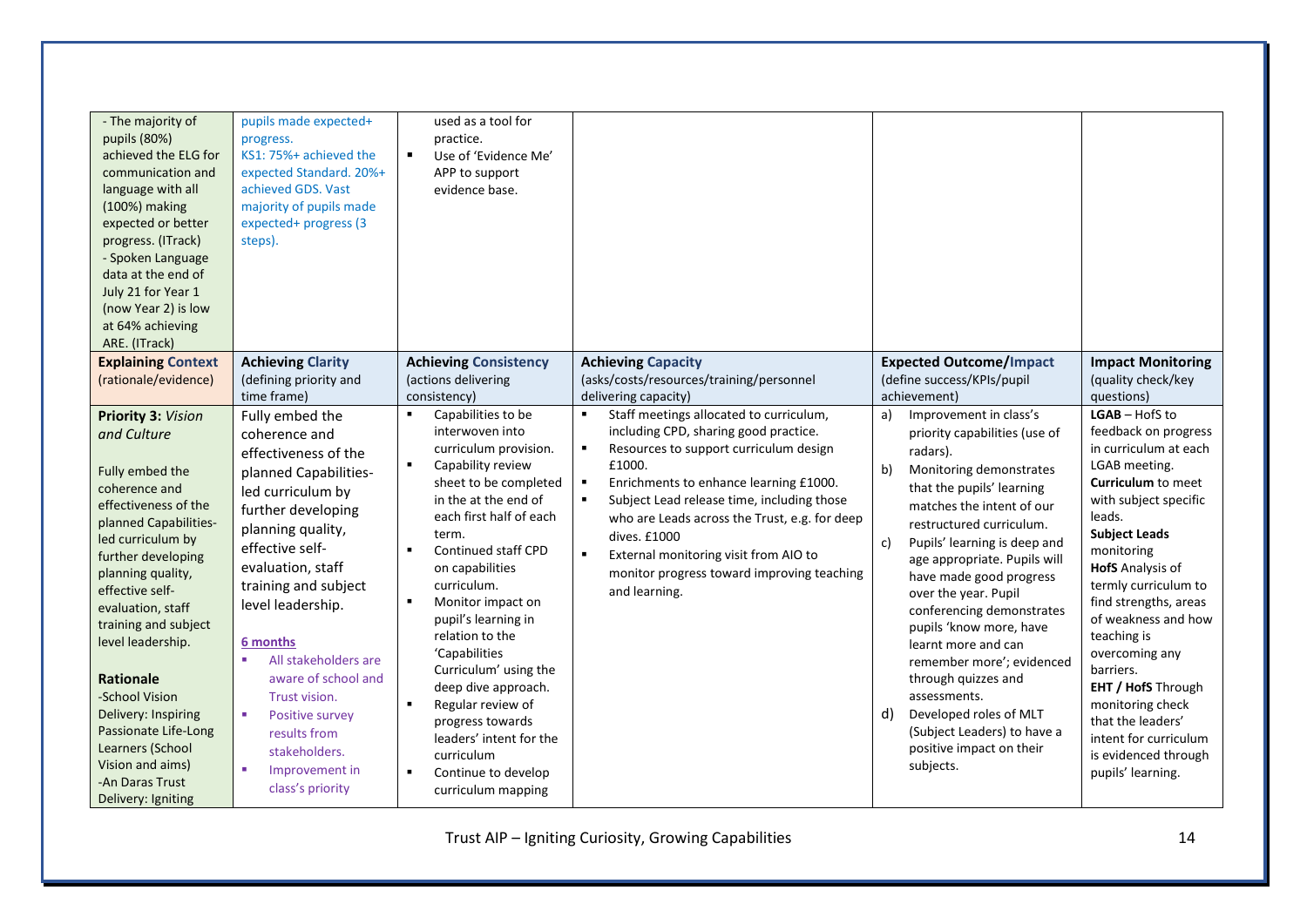| Curiosity, Growing      | capabilities (use of      | and planning to                        |  | <b>EYFS Lead to support</b>       |
|-------------------------|---------------------------|----------------------------------------|--|-----------------------------------|
| Capabilities - 'To      | radar).                   | ensure a broad and                     |  | KS1 and carry out                 |
| grow capability         | All year groups on        | balanced curriculum                    |  | monitoring.                       |
| mature children who     | track to meet             | offer.                                 |  | AIO- Monitoring visit             |
| are positively          | benchmarks in wider       | The same learning<br>$\blacksquare$    |  | to review targets                 |
| engaged,                | curriculum subjects.      | connection block at                    |  |                                   |
| compassionate,          |                           | the same time for all                  |  | Key questions:                    |
| competent young         | 12 months                 | year groups.                           |  | ٠.<br>What are our                |
| people conscious of     | Improvement in            | Progression year upon                  |  | values?                           |
| the role they play in   | class's priority          | year.                                  |  | How has<br>$\blacksquare$         |
| society, who are        | capabilities (use of      | $\blacksquare$<br>Knowledge and Skills |  | developing the                    |
| curious about the       |                           | organisers used to                     |  | pupils'                           |
| world around them       | radar).                   | ensure there is                        |  | capabilities                      |
| and their place in it'  | ٠<br>Capabilities to be   | progression.                           |  | supported their                   |
| (Trust Vision and       | impacting positively      | $\blacksquare$<br>Pupils are given the |  | learning?                         |
| aims)                   | on pupil outcomes.        | chance to revisit and                  |  | $\bullet$<br>What are pupils      |
| -The school's new       | п<br>All year groups meet | build upon learning                    |  | learning and                      |
| approach to             | benchmarks in wider       | and skills.                            |  | why?                              |
| curriculum design       | curriculum subjects.      | Use of knowledge<br>$\blacksquare$     |  | Can you show                      |
| needs to be fully       |                           | organisers and quizzes                 |  | me and explain                    |
| established' (AIO visit |                           | for each learning                      |  | your curriculum                   |
| November 2019)          |                           | connection block.                      |  | design?                           |
| - The 'Capabilities     |                           | Curriculum planning,                   |  | $\blacksquare$<br>Can pupils talk |
| Curriculum' coverage    |                           | provision and breadth                  |  | about their                       |
| 19-20/20-21 has been    |                           | of learning to provide                 |  | learning?                         |
| disrupted by CV19       |                           | diverse opportunities                  |  | $\blacksquare$<br>What is the     |
| lockdowns.              |                           | matched to learning                    |  | progression in                    |
| - The focus on          |                           | needs of individuals                   |  | each year                         |
| 'Capabilities' will     |                           | and groups within the                  |  | group?                            |
| enable pupils to        |                           | disadvantaged, most                    |  | $\blacksquare$<br>What are they   |
| become capable          |                           | able and SEND pupil                    |  | getting better at                 |
| learners.               |                           | groups.                                |  | during the                        |
|                         |                           | Enrichments to<br>$\blacksquare$       |  | learning                          |
|                         |                           | enhance learning.                      |  | sequence?                         |
|                         |                           | Communication with<br>л.               |  | How do they<br>$\blacksquare$     |
|                         |                           | parents using a                        |  | know?                             |
|                         |                           | parental overview on                   |  |                                   |
|                         |                           | ClassDojo and                          |  |                                   |
|                         |                           | website.                               |  |                                   |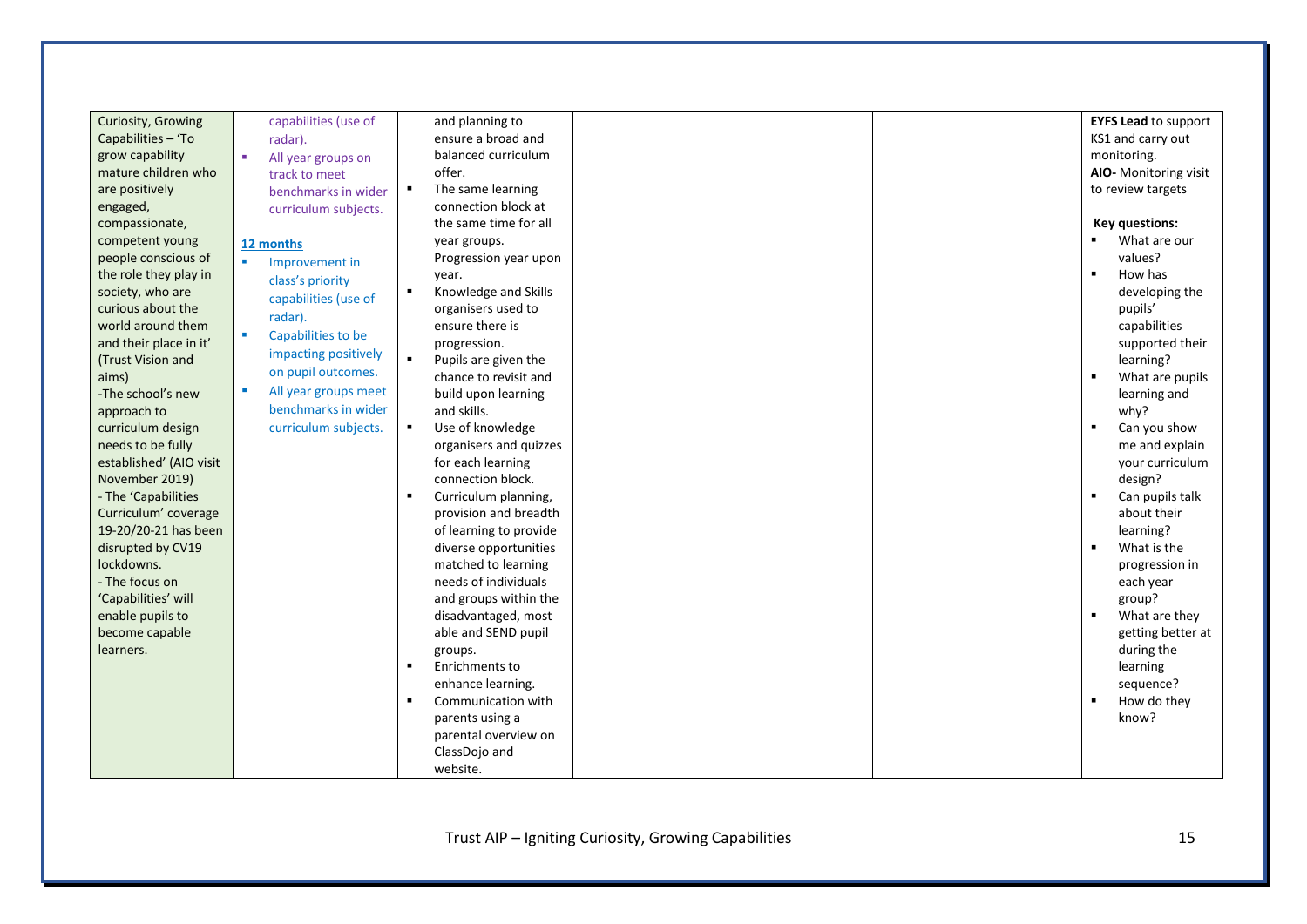| <b>Explaining Context</b><br>(rationale/evidence)<br>Priority 4: People<br>and Leadership                                                                             | <b>Achieving Clarity</b><br>(defining priority and<br>time frame)<br>Fully implement Visible<br>Learning strategies                                                                 | ITrack used as an<br>assessment and<br>tracking tool.<br>Use of 'Evidence Me'<br>٠<br>APP to support<br>evidence base.<br>Sharing learning with<br>each other and<br>parents regularly.<br>Developing the role of<br>Subject Leaders (MLT)<br>to be involved in<br>curriculum design,<br>planning, monitoring<br>and moderation.<br>Use expertise of the<br>leads across the Trust.<br><b>Achieving Consistency</b><br>(actions delivering<br>consistency)<br>Continue to promote<br>school vision with all | <b>Achieving Capacity</b><br>(tasks/costs/resources/training/personnel<br>delivering capacity)<br>Engagement from staff in the Visible<br>$\blacksquare$<br>learning modules. | <b>Expected Outcome/Impact</b><br>(define success/KPIs/pupil<br>achievement)<br>Feedback from AIO and<br>a)<br>monitoring to show that                                                                                         | <b>Impact Monitoring</b><br>(quality check/key<br>questions)<br><b>LGAB HofS to</b><br>feedback on progress                                                  |
|-----------------------------------------------------------------------------------------------------------------------------------------------------------------------|-------------------------------------------------------------------------------------------------------------------------------------------------------------------------------------|-------------------------------------------------------------------------------------------------------------------------------------------------------------------------------------------------------------------------------------------------------------------------------------------------------------------------------------------------------------------------------------------------------------------------------------------------------------------------------------------------------------|-------------------------------------------------------------------------------------------------------------------------------------------------------------------------------|--------------------------------------------------------------------------------------------------------------------------------------------------------------------------------------------------------------------------------|--------------------------------------------------------------------------------------------------------------------------------------------------------------|
| <b>Fully implement</b><br><b>Visible Learning</b><br>strategies effectively<br>with a focus on<br>metacognition to<br>support positive gains<br>in learning outcomes. | on metacognition to<br>support positive gains<br>in learning outcomes.<br>6 months<br>×<br><b>Teachers to have</b><br>successfully                                                  | Continue Visible<br>$\blacksquare$<br>Learning journey (new<br>action plans/impact<br>studies).<br>Visible Learning CPD.<br>Visible Learning Coach<br>to drive action plans.                                                                                                                                                                                                                                                                                                                                | attend CPD and carry out monitoring £500.<br>Resources for metacognition (key texts)<br>٠<br>£100                                                                             | questions, identify and<br>clarify information and ideas<br>and organise and process<br>information.<br>Monitoring to demonstrate<br>b)<br>that pupils are able to use a<br>range of metacognitive<br>strategies for learning. | terms of monitoring<br>and data.<br>HofS data analysis<br>and through pupil<br>progress meetings<br>HofS / EHT To<br>monitor impact on<br>learning and pupil |
| <b>Rationale</b><br>-School Vision<br>Delivery: Inspiring<br>Passionate Life-Long<br>Learners (School<br>Vision and aims)<br>-An Daras Trust                          | completed online<br>training modules.<br>Improvement in<br><b>COL</b><br>class's use of meta<br>cognition strategies.<br><b>School environments</b><br>×<br>to reflect a culture of | Develop<br>metacognition<br>strategy.<br>Ensure each class has<br>learning language and<br>metacognition<br>language displayed.                                                                                                                                                                                                                                                                                                                                                                             |                                                                                                                                                                               | Pupil outcomes to<br>c)<br>meet/exceed national<br>achievement benchmarks.<br>d)<br>Pupil conferencing highlights<br>improvement from baseline,<br>in pupils becoming effective<br>assessment-capable<br>learners.             | attitudes<br>AIO Monitoring visit<br>to review progress in<br>implementing meta-<br>cognition<br><b>Key Questions:</b><br>Are the<br>$\blacksquare$          |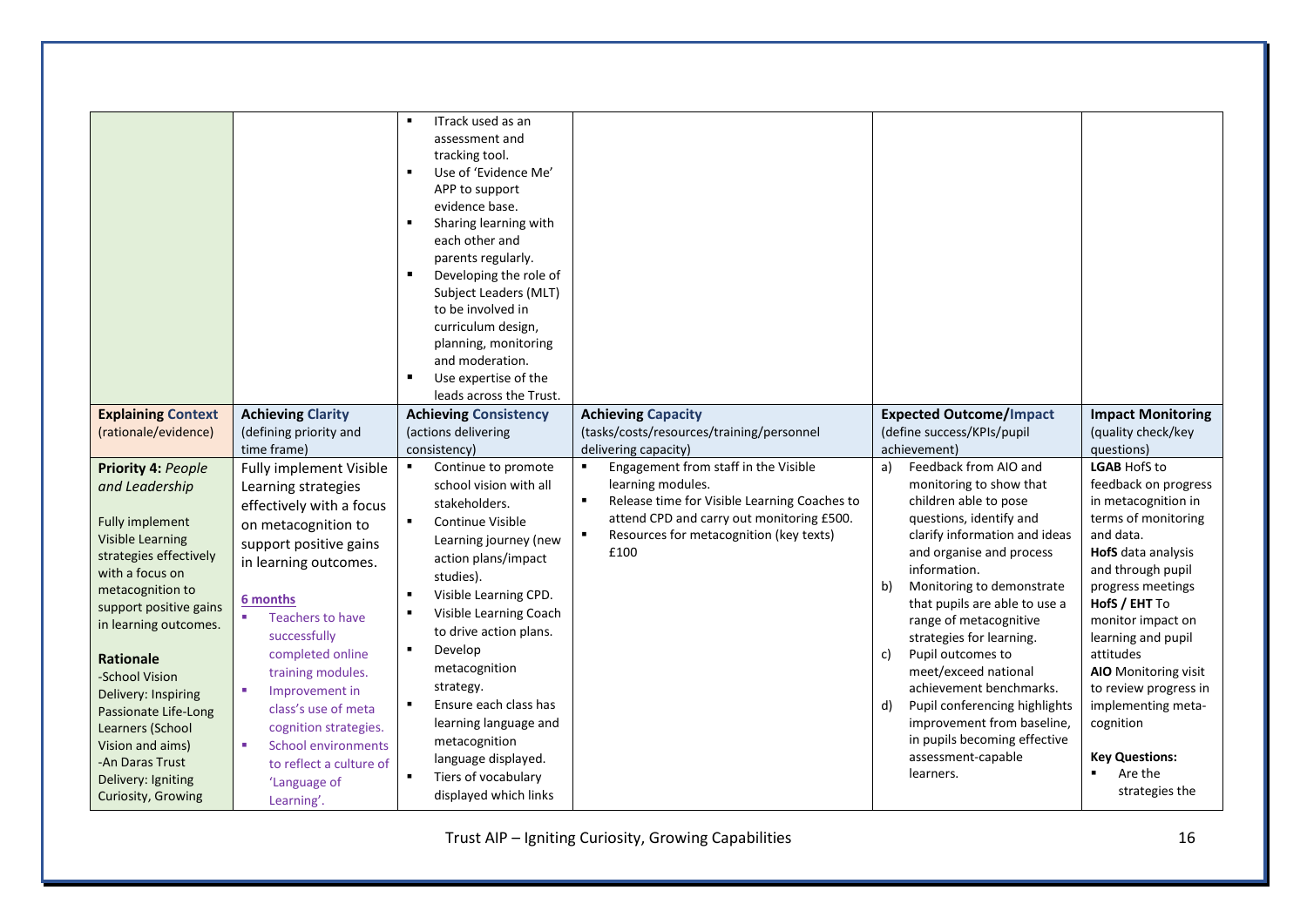| Capabilities - 'To     | <b>Teachers to assess</b><br>٠ | to a range of subject             | children are                    |
|------------------------|--------------------------------|-----------------------------------|---------------------------------|
| grow capability        | children in line with          | areas.                            | using                           |
| mature children who    | the metacognition              | $\blacksquare$<br>Sentence        | demonstrating                   |
| are positively         | skills progression             | examples/starters in              | progress?                       |
| engaged,               | document.                      | every classroom, e.g. I           | What are your<br>$\blacksquare$ |
| compassionate,         |                                | predict, I think, I               | next steps (in                  |
| competent young        | 12 months                      | wonder if                         | line with your                  |
| people conscious of    | Review of impact of<br>×       | Displays in the<br>$\blacksquare$ | impact cycle)?                  |
| the role they play in  | meta cognition on              | classroom following               | What is the<br>$\blacksquare$   |
| society, who are       | pupils' learning.              | the learning journey              | impact on pupil                 |
| curious about the      |                                |                                   | outcomes?                       |
| world around them      | Metacognition to be<br>×       | approach.                         |                                 |
| and their place in it' | impacting positively           | Regular opportunities<br>٠.       |                                 |
| (Trust Vision and      | on pupil outcomes.             | for learning talk is              |                                 |
| aims)                  |                                | embedded throughout               |                                 |
| -Visible Learning      |                                | all lesson sessions               |                                 |
| School Mark achieved   |                                | with lots of                      |                                 |
| 2019.                  |                                | opportunities for                 |                                 |
| https://visible-       |                                | modelling.                        |                                 |
| learning.org/          |                                | The learning sails and            |                                 |
| -'Evidence suggests    |                                | metacognition is                  |                                 |
| the use of             |                                | embedded throughout               |                                 |
| 'metacognitive         |                                | all sessions but each             |                                 |
| strategies' - which    |                                | half term one of the              |                                 |
| get pupils to think    |                                | sessions is taught from           |                                 |
| about their own        |                                | the Thinking                      |                                 |
| learning - can be      |                                | Classrooms examples               |                                 |
| worth the equivalent   |                                | (by Shirley Clarke).              |                                 |
| of an additional +7    |                                |                                   |                                 |
| months' progress       |                                | Parental engagement:              |                                 |
| when used well.' (EEF, |                                | sharing learning                  |                                 |
| 2018)                  |                                | regularly with learning           |                                 |
|                        |                                | linked to Visible                 |                                 |
|                        |                                | Learning (with a                  |                                 |
|                        |                                | particular focus on               |                                 |
|                        |                                | metacognition).                   |                                 |

**E. AIP Progress Review Summary – Key Performance Indicators from D.** *(full details of progress against each overall priority to be regularly reported to LGB using the Trust Exceptions Report template)* **Review Date:**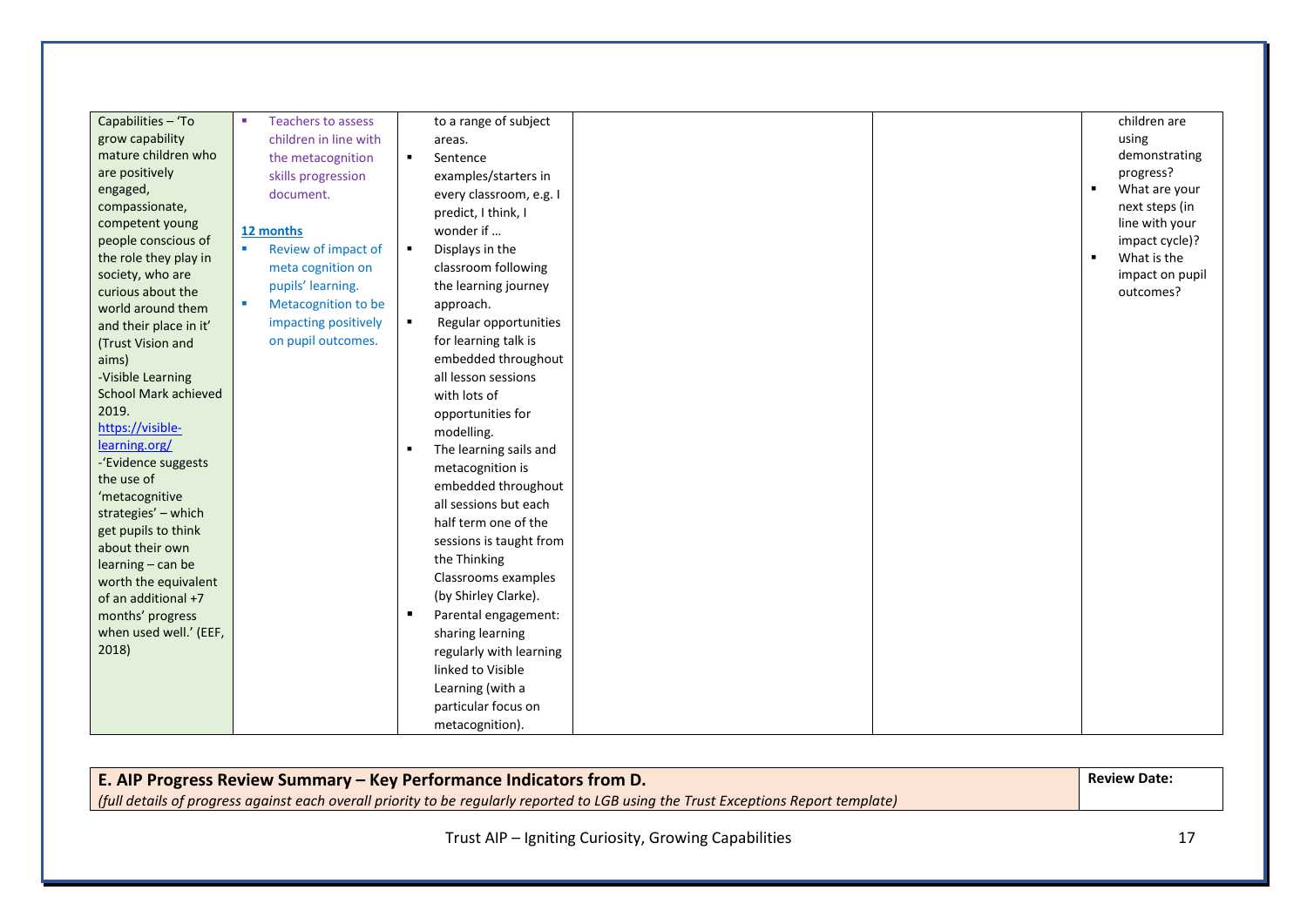| <b>Priority</b>            |              | Key Performance Indicators (KPI) from AIP - Rolling RAG Review Summary                                              | <b>Current Status</b> |
|----------------------------|--------------|---------------------------------------------------------------------------------------------------------------------|-----------------------|
| 1. Teaching and Learning   | a)           | Improved achievement in writing to ensure pupils meet/exceed national achievement benchmarks.                       |                       |
| <b>Standards</b>           | b)           | Improved achievement in writing for individuals and groups within the disadvantaged, SEND pupils and most able.     |                       |
|                            | c)           |                                                                                                                     |                       |
|                            | d)           |                                                                                                                     |                       |
| 2. Curriculum and          | a)           | Improved achievement to ensure pupils meet/exceed national achievement benchmarks in EYFS and KS1 with a particular |                       |
| Assessment                 |              | focus on Year 1.                                                                                                    |                       |
|                            | b)           | Improved achievement in for individuals and groups within the disadvantaged, SEND pupils and most able.             |                       |
|                            | $\mathbf{C}$ | Monitoring demonstrates continuous provision impacting positively on pupils learning behaviours.                    |                       |
|                            | d)           |                                                                                                                     |                       |
| 3. Vision and Culture      | a            | Improvement in class's priority capabilities (use of radars).                                                       |                       |
|                            | $\mathbf{b}$ | Monitoring demonstrates that the pupils' learning matches the intent of our restructured curriculum.                |                       |
|                            | C)           | Pupils' learning is deep and age appropriate. Pupils will have made good progress over the year. Pupil conferencing |                       |
|                            |              | demonstrates pupils 'know more, have learnt more and can remember more'; evidenced through quizzes and              |                       |
|                            |              | assessments.                                                                                                        |                       |
|                            |              | d) Developed roles of MLT (Subject Leaders) to have a positive impact on their subjects.                            |                       |
| 4. People and Leadership   | a)           | Feedback from AIO and monitoring to show that children able to pose questions, identify and clarify information and |                       |
|                            |              | ideas and organise and process information.                                                                         |                       |
|                            | $\mathbf{b}$ | Monitoring to demonstrate that pupils are able to use a range of metacognitive strategies for learning.             |                       |
|                            | C)           | Pupil outcomes to meet/exceed national achievement benchmarks.                                                      |                       |
|                            | d)           | Pupil conferencing highlights improvement from baseline, in pupils becoming effective assessment-capable learners.  |                       |
| <b>Significant context</b> |              |                                                                                                                     |                       |
| changes since last AIP     |              |                                                                                                                     |                       |
| review:                    |              |                                                                                                                     |                       |
|                            |              |                                                                                                                     |                       |
|                            |              |                                                                                                                     |                       |
|                            |              |                                                                                                                     |                       |
|                            |              |                                                                                                                     |                       |
|                            |              |                                                                                                                     |                       |
|                            |              |                                                                                                                     |                       |
|                            |              |                                                                                                                     |                       |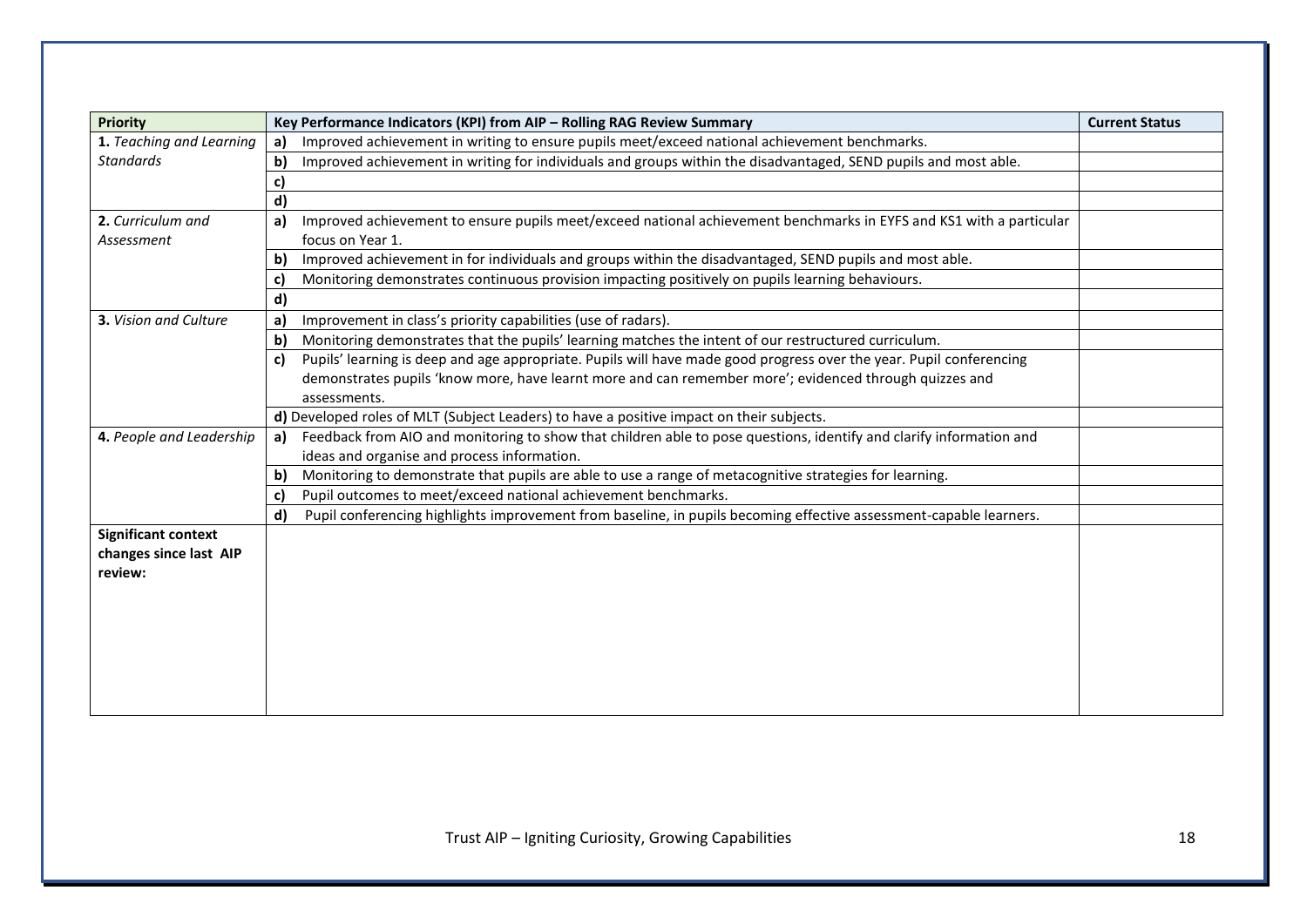|                                     | F. AIP Monitoring Schedule |                                               |                                                                |                             |                              |                            |                                                                  |  |
|-------------------------------------|----------------------------|-----------------------------------------------|----------------------------------------------------------------|-----------------------------|------------------------------|----------------------------|------------------------------------------------------------------|--|
| <b>Impact Monitoring Schedule 1</b> |                            | <b>First Month</b><br>(Sept)                  | <b>Second Month</b><br>(Oct)                                   | <b>Third Month</b><br>(Nov) | <b>Fourth Month</b><br>(Dec) | Fifth Month (Jan)          | <b>Sixth Month</b><br>(Feb)                                      |  |
|                                     | <b>Activity</b>            | <b>Working Party</b>                          | <b>Governor Visits</b><br>Performance<br>Management            | <b>Full Board Meeting</b>   | <b>Governor Visits</b>       | <b>Working Party</b>       | Governor Visits -                                                |  |
| <b>LGB</b>                          | <b>Focus/Priority</b>      | AIP priorities                                | Safeguarding - pupil<br>visit<br>Progress towards<br>targets   | <b>HofS Report</b>          | Data                         | <b>AIP Priorities</b>      | Pupil voice<br>behaviour/safety                                  |  |
| Head                                | <b>Activity</b>            | Learning walk                                 | <b>Pupil Progress</b><br>Meetings<br>Performance<br>Management | <b>Subject Review</b>       | Curriculum review            | Pupil progress<br>meetings | Planning review<br>Performance<br>Management mid<br>point review |  |
|                                     | <b>Focus/Priority</b>      | Continuous<br>provision                       | Data analysis<br>Progress<br>towards targets                   | Curriculum                  | Capabilities                 | Data analysis              | Curriculum<br>Progress towards<br>targets                        |  |
|                                     | <b>Activity</b>            | <b>Evidence Scrutiny</b><br>Curriculum review | Deep Dive                                                      | Deep Dive                   | Moderation                   | Learning Review            | Deep Dive                                                        |  |
| <b>MLT</b>                          | <b>Focus/Priority</b>      | Maths<br>Knowledge and Skills<br>organisers   | Writing                                                        | History                     | Writing                      | Meta-cognition             | Maths                                                            |  |
| <b>SLT</b>                          | <b>Activity</b>            | <b>Evidence Scrutiny</b><br>Curriculum review | <b>Pupil Progress</b><br>Meetings<br>Performance<br>Management | Deep Dive                   | Review                       | Learning Review            | Deep Dive<br>Performance<br>Management mid<br>point review       |  |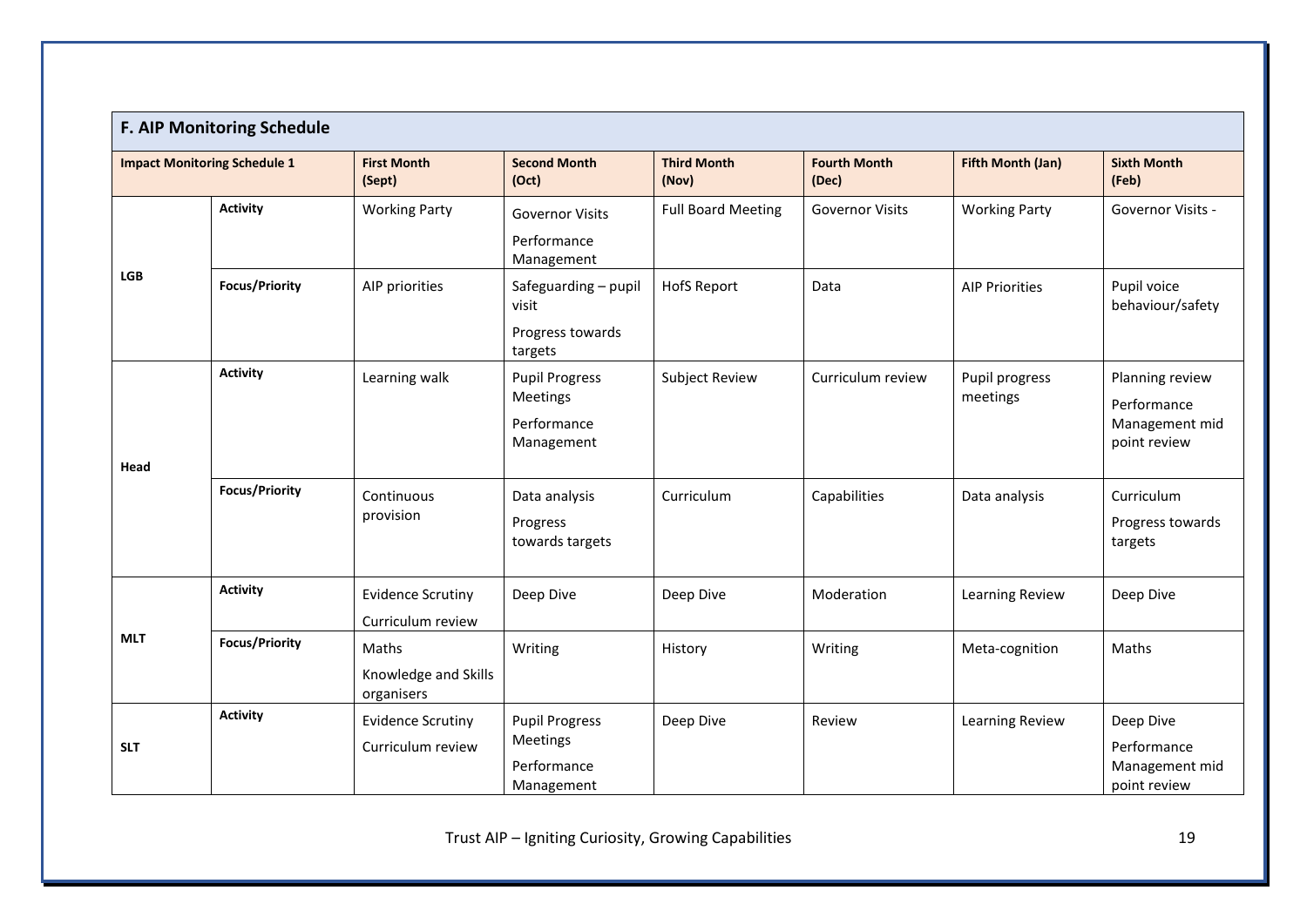|            |                                     |                       |                                 |  | Deep Dive                                                       |                             |  |                                       |                         |                                                                                           |                |                                      |
|------------|-------------------------------------|-----------------------|---------------------------------|--|-----------------------------------------------------------------|-----------------------------|--|---------------------------------------|-------------------------|-------------------------------------------------------------------------------------------|----------------|--------------------------------------|
|            |                                     | <b>Focus/Priority</b> | Curriculum                      |  | Data analysis<br>Progress towards<br>targets<br>Writing         | History                     |  |                                       | SEND                    |                                                                                           | Meta-cognition | Maths<br>Progress towards<br>targets |
|            |                                     | <b>Activity</b>       | <b>Reviewing Data</b>           |  | Monitoring visit                                                |                             |  |                                       |                         |                                                                                           |                |                                      |
|            | AIO/Trust                           | <b>Focus/Priority</b> | Mobility                        |  | <b>EYFS</b>                                                     |                             |  |                                       |                         |                                                                                           |                |                                      |
|            | <b>Impact Monitoring Schedule 2</b> |                       | <b>Seventh Month</b><br>(March) |  | <b>Eighth Month</b><br>(April)                                  | <b>Ninth Month</b><br>(May) |  | <b>Tenth Month</b><br>(June)          |                         | <b>Eleventh Month</b><br>(July)                                                           |                | <b>Completion</b>                    |
|            |                                     | <b>Activity</b>       | <b>Full LGAB</b>                |  | <b>Governor Visits</b>                                          | <b>Governor Visits</b>      |  | <b>Governor Visits</b>                |                         | <b>Full LGAB</b>                                                                          |                |                                      |
| <b>LGB</b> |                                     | <b>Focus/Priority</b> | <b>AIP Review</b>               |  | PSHE / SMSC                                                     | Writing progress            |  | Data                                  |                         | <b>HofS Report</b>                                                                        |                |                                      |
| Head       |                                     | <b>Activity</b>       | Planning review                 |  | Data Analysis<br><b>Pupil Progress</b><br>Meetings<br>Deep Dive | Moderation<br>Deep Dive     |  | Monitoring<br>Deep Dive               |                         | Pupil progress<br>meeting<br>Performance<br>management final<br>review (support<br>staff) |                |                                      |
|            |                                     | <b>Focus/Priority</b> | Progression                     |  | Data<br><b>PSHE</b>                                             | Maths<br>Reading            |  | <b>Report Monitoring</b><br><b>RE</b> |                         | Progress towards<br>targets                                                               |                |                                      |
| <b>MLT</b> |                                     | <b>Activity</b>       | Evidence scrutiny               |  | Moderation<br>Deep Dive                                         | Deep dive                   |  |                                       | Moderation<br>Deep Dive | Gap Analysis                                                                              |                |                                      |